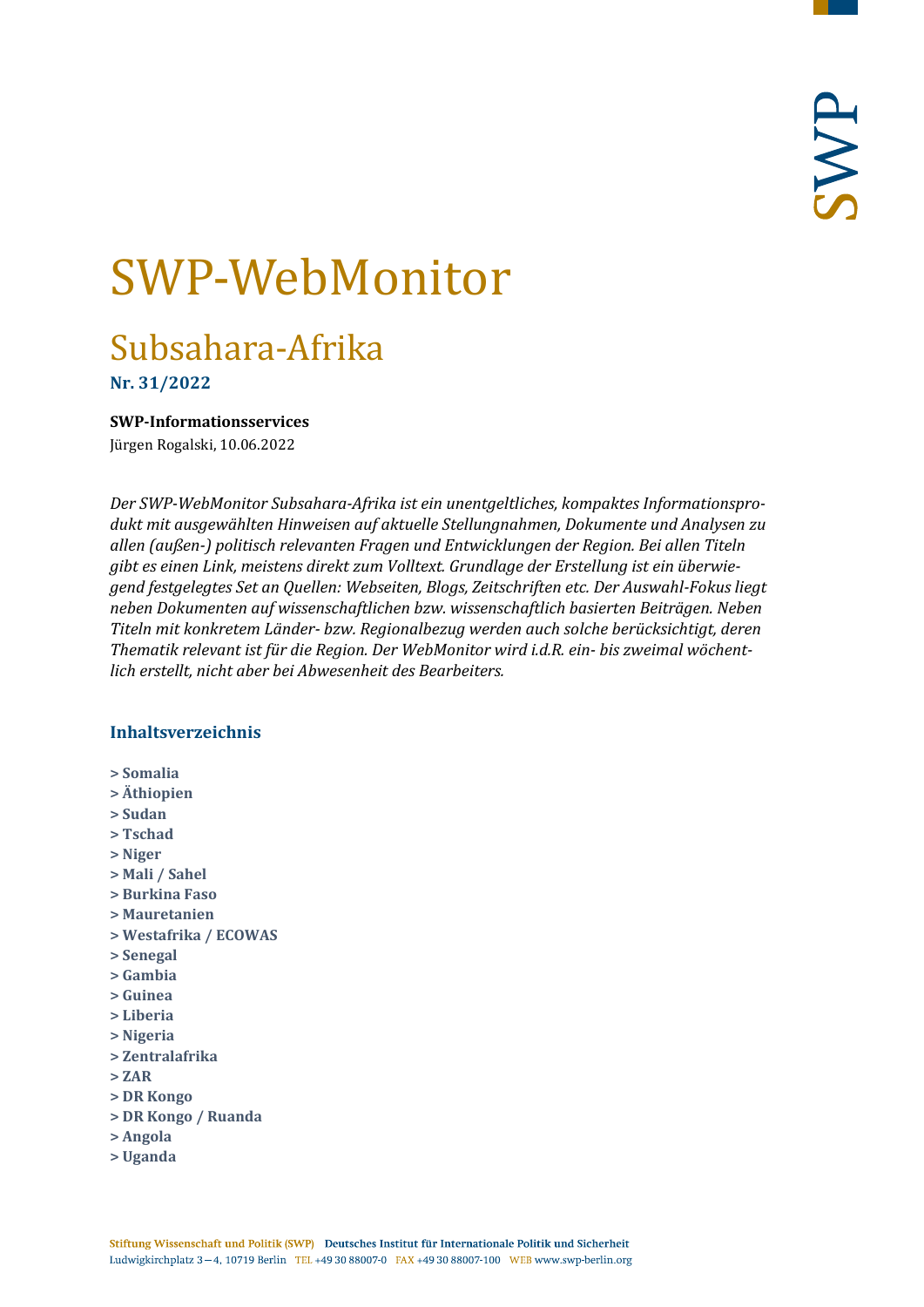- **[> Kenia](#page-11-1)**
- **[> Tansania](#page-11-2)**
- **[> Malawi](#page-12-0)**
- **[> Simbabwe](#page-12-1)**
- **[> Mosambik](#page-12-2)**
- **[> Botswana](#page-13-0)**
- **[> Lesotho](#page-13-1)**
- **[> RSA](#page-13-2)**
- **> AU [\(Afrikanische Union\)](#page-14-0)**
- **[> IMF -](#page-14-1) Afrika**
- **> D - [Afrika](#page-15-0)**
- **[> Israel -](#page-15-1) Afrika**
- **[> USA / Russland -](#page-15-2) Afrika**
- **[> Russland / Ukraine -](#page-15-3) Afrika**
- **[> VR China -](#page-16-0) Afrika**
- **[> UNSC](#page-16-1)**
- **[> Peacekeeping / Friedenseinsätze \(global\)](#page-17-0)**
- **[> Islam](#page-17-1)**
- **[> Terrorismus / Jihadismus / -bekämpfung](#page-17-2)**
- **[> Internet / Cyber \(Afrika\)](#page-18-0)**
- **[> Meeresschutz \(Afrika\)](#page-19-0)**
- **[> Bergbau / Rohstoffe / Lieferketten: Umwelt / Menschenrechte \(Afrika/global\)](#page-19-1)**
- **[> Wirtschaft / Entwicklung \(global/Afrika\)](#page-20-0)**
- <span id="page-1-0"></span>**[> Coronavirus-Krise / COVID-19 \(Afrika\)](#page-21-0)**

## **> Somalia**

#### **Why Biden's limited Somalia deployment is the right move**

Thomas S. Warrick, Christopher P. Costa Atlantic Council, 03.06.2022, ca. 2 S. [https://www.atlanticcouncil.org/blogs/new-atlanticist/why-bidens-limited-somalia-deployment](https://www.atlanticcouncil.org/blogs/new-atlanticist/why-bidens-limited-somalia-deployment-is-the-right-move/)[is-the-right-move/](https://www.atlanticcouncil.org/blogs/new-atlanticist/why-bidens-limited-somalia-deployment-is-the-right-move/)

Comeback president in Somalia has to walk a tightrope Redie Bereketeab NAI, 10.06.2022, ca. 2 S. [https://nai.uu.se/news-and-events/news/2022-06-10-comeback-president-in-somalia-has-to](https://nai.uu.se/news-and-events/news/2022-06-10-comeback-president-in-somalia-has-to-walk-a-tightrope-.html)[walk-a-tightrope-.html](https://nai.uu.se/news-and-events/news/2022-06-10-comeback-president-in-somalia-has-to-walk-a-tightrope-.html)

#### **Second chance for Mohamud to put Somalia on the road to stability**

Selam Tadesse Demissie ISSAfrica, 26.05.2022, ca. 2 S.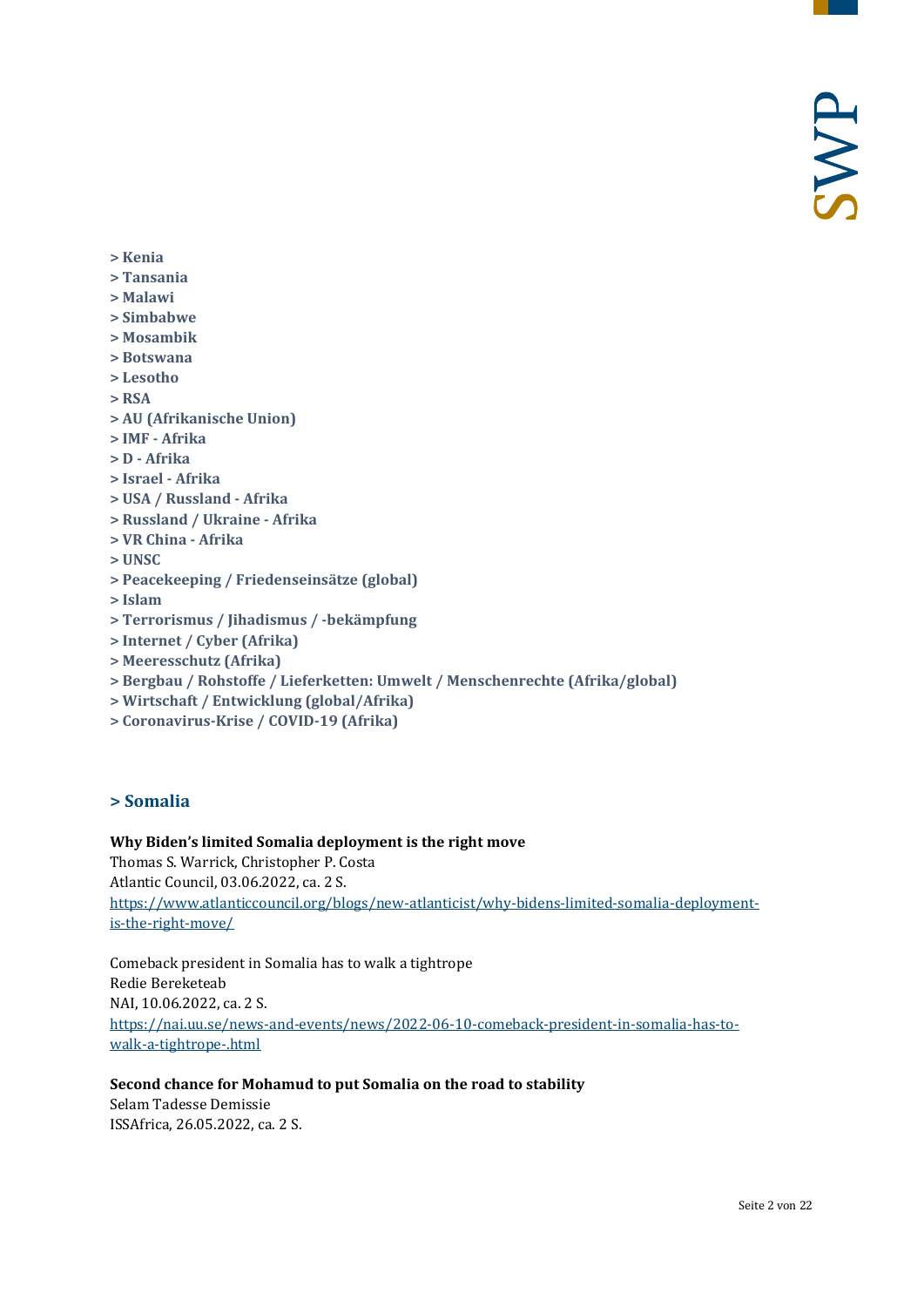[https://issafrica.org/iss-today/second-chance-for-mohamud-to-put-somalia-on-the-road-to-stabi](https://issafrica.org/iss-today/second-chance-for-mohamud-to-put-somalia-on-the-road-to-stability)[lity](https://issafrica.org/iss-today/second-chance-for-mohamud-to-put-somalia-on-the-road-to-stability)

**Reshaping the African Union Mission in Somalia: From AMISOM to ATMIS** In: The HORN Bulletin, May-June 2022, S. 1-11. [https://horninstitute.org/wp-content/uploads/2022/06/HORN-Bulletin-Vol-V-Iss-III-May-June-](https://horninstitute.org/wp-content/uploads/2022/06/HORN-Bulletin-Vol-V-Iss-III-May-June-2022.pdf)[2022.pdf](https://horninstitute.org/wp-content/uploads/2022/06/HORN-Bulletin-Vol-V-Iss-III-May-June-2022.pdf)

<span id="page-2-0"></span>*[Zurück zum Inhaltsverzeichnis](#page-0-0)*

## **> Äthiopien**

Humanitarian Assistance to Communities in Northern Ethiopia Antony J. Blinken US DoS, 07.06.2022 <https://www.state.gov/humanitarian-assistance-to-communities-in-northern-ethiopia/>

>>>

#### **Truce in Ethiopia opens the door to African mediators**

Tegbaru Yared "As encouraging steps are taken to resolve the military conflict, pressure for a negotiated settlement is needed. …" ISSAfrica, 09.06.2022, ca. 2 S. <https://issafrica.org/iss-today/truce-in-ethiopia-opens-the-door-to-african-mediators>

#### **Ethiopia's complicated barriers to peace**

Bizuneh Yimenu African Arguments, 07.06.2022, ca. 2 S. <https://africanarguments.org/2022/06/ethiopia-complicated-barriers-to-peace/>

#### **The AU and regional bodies should support dialogue in Ethiopia**

"Encouraging steps have been taken to resolve the crisis, and pressure is now needed to achieve a negotiated settlement. ..." ISSAfrica, 07.06.2022, ca. 2 S. [https://issafrica.org/pscreport/psc-insights/the-au-and-regional-bodies-should-support-dialogue](https://issafrica.org/pscreport/psc-insights/the-au-and-regional-bodies-should-support-dialogue-in-ethiopia)[in-ethiopia](https://issafrica.org/pscreport/psc-insights/the-au-and-regional-bodies-should-support-dialogue-in-ethiopia)

<span id="page-2-1"></span>*[Zurück zum Inhaltsverzeichnis](#page-0-0)*

## **> Sudan**

**Statement on Sudan**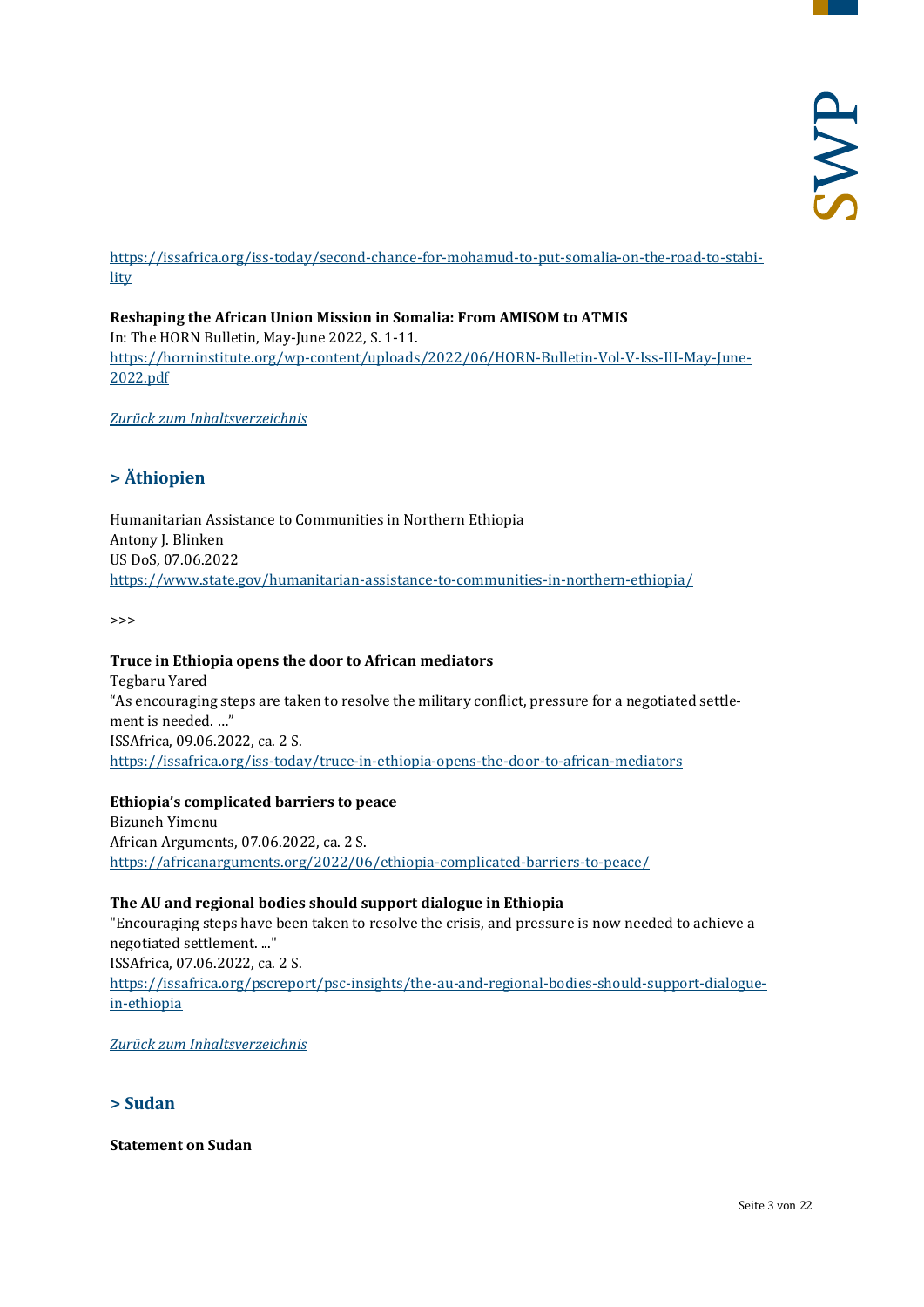"... the death of the 100th civilian killed in protests since the military coup of October 25, 2021. ..." EEAS, 08.06.2022 [https://www.eeas.europa.eu/delegations/sudan/statement-sudan\\_en](https://www.eeas.europa.eu/delegations/sudan/statement-sudan_en)

Sudan Kereneik Conflict, West Darfur Situation Report No. 01 UN-OCHA, 09.06.2022, 6 S. [https://reliefweb.int/attachments/6f25fe40-346b-4287-b3b4-cf906b63ab5a/Situation%20Re](https://reliefweb.int/attachments/6f25fe40-346b-4287-b3b4-cf906b63ab5a/Situation%20Report_Kereneik%20Conflict_West%20Darfur_01.pdf)[port\\_Kereneik%20Conflict\\_West%20Darfur\\_01.pdf](https://reliefweb.int/attachments/6f25fe40-346b-4287-b3b4-cf906b63ab5a/Situation%20Report_Kereneik%20Conflict_West%20Darfur_01.pdf)

>>>

Gulf states' oil wealth ripples throughout rural Sudan Sebastian Castelier "Across Africa, remittances-fueled economic development stands as an unrivaled alternative to the throes of unemployment and political instability. ..." Al Monitor, 08.06.2022, ca. 2 S. [https://www.al-monitor.com/originals/2022/06/gulf-states-oil-wealth-ripples-throughout-rural](https://www.al-monitor.com/originals/2022/06/gulf-states-oil-wealth-ripples-throughout-rural-sudan)[sudan](https://www.al-monitor.com/originals/2022/06/gulf-states-oil-wealth-ripples-throughout-rural-sudan)

**Contemporary Russia-Sudan Relations in the Light of the War in Ukraine** In: The HORN Bulletin, May-June 2022, S. 34-42. [https://horninstitute.org/wp-content/uploads/2022/06/HORN-Bulletin-Vol-V-Iss-III-May-June-](https://horninstitute.org/wp-content/uploads/2022/06/HORN-Bulletin-Vol-V-Iss-III-May-June-2022.pdf)[2022.pdf](https://horninstitute.org/wp-content/uploads/2022/06/HORN-Bulletin-Vol-V-Iss-III-May-June-2022.pdf) @WAO

**UNITAMS Mandate Renewal Study: Fostering a Process of Trust and Inclusivity** Sarah-Myriam Martin-Brûlé, Andrew E. Yaw Tchie et al. NUPI, 06.2022, 44 S. <https://www.nupi.no/en/content/download/25055/file/EPON-UNITAMS-Report.pdf> @WAO

<span id="page-3-0"></span>*[Zurück zum Inhaltsverzeichnis](#page-0-0)*

## **> Tschad**

Infographic: 6 Things You Need to Know About Chad's Food Security Crisis The World Bank, 09.06.2022 [https://www.worldbank.org/en/news/infographic/2022/06/09/afw-6-things-you-need-to-know](https://www.worldbank.org/en/news/infographic/2022/06/09/afw-6-things-you-need-to-know-about-chads-food-security-crisis)[about-chads-food-security-crisis](https://www.worldbank.org/en/news/infographic/2022/06/09/afw-6-things-you-need-to-know-about-chads-food-security-crisis)

**Chad Economic Update: Resilience in Uncertain Times - Harnessing Agriculture and Livestock Value Chains** The World Bank, 04.2022, 52 S.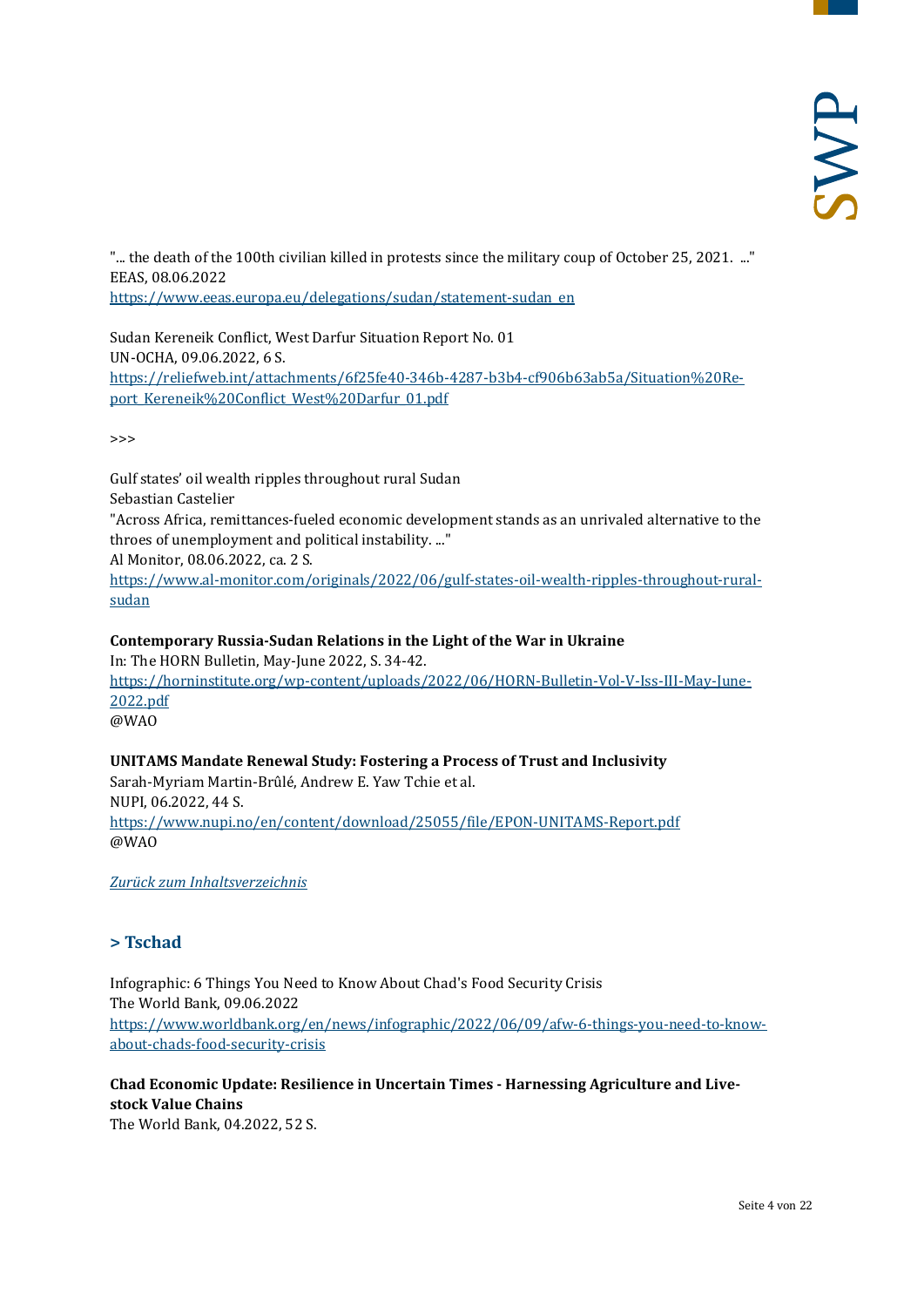[https://documents1.worldbank.org/cu](https://documents1.worldbank.org/curated/en/099445105122222517/pdf/P17725406284230130938f02d6a518fd2be.pdf)[rated/en/099445105122222517/pdf/P17725406284230130938f02d6a518fd2be.pdf](https://documents1.worldbank.org/curated/en/099445105122222517/pdf/P17725406284230130938f02d6a518fd2be.pdf)

<span id="page-4-0"></span>*[Zurück zum Inhaltsverzeichnis](#page-0-0)*

## **> Niger**

Webtalk: The Most Under-Reported Humanitarian Crises in 2021 – Niger FNS/CARE, 13.06.2022, 4:00 pm (CEST) Übersicht und Registrierung: <https://shop.freiheit.org/#!/Veranstaltung/ibm16>

## **Turkey's Newest African Ally**

"Niger has reportedly received six Turkish Bayraktar TB2 drones as part of an arms contract signed in November 2021. ... Ankara's arms sales to Niger could make the country the center of counterterrorism efforts in the Sahel. ..." FP Africa Brief, 08.06.2022, ca. 2 S. [http://click1.crm.foreignpolicy.com/ViewMessage.do;jses](http://click1.crm.foreignpolicy.com/ViewMessage.do;jsessionid=FC54E6DC97C1ED3B7B436A64F96B98CA)[sionid=FC54E6DC97C1ED3B7B436A64F96B98CA](http://click1.crm.foreignpolicy.com/ViewMessage.do;jsessionid=FC54E6DC97C1ED3B7B436A64F96B98CA)

## **Organised banditry is destroying livelihoods in Niger's borderlands**

Hassane Koné "Security operations with Nigeria are worthwhile, but won't address the root causes of banditry in the Maradi region. ..." ISSAfrica, 16.05.2022, ca. 2 S. <https://issafrica.org/iss-today/organised-banditry-is-destroying-livelihoods-in-nigers-borderlands>

<span id="page-4-1"></span>*[Zurück zum Inhaltsverzeichnis](#page-0-0)*

## **> Mali / Sahel**

On the Transition Timeline in Mali - Press Statement US DoS, 09.06.2022 <https://www.state.gov/on-the-transition-timeline-in-mali/>

**Situation in Mali - Report of the Secretary-General** UNSC, 02.06.2022, 20 S.

<https://undocs.org/S/2022/446> @WAO

#### **Communiqué of the 1087th meeting of the PSC held on 1 June 2022, on the Situation in the Sahel** AU-PSC, 01.06.2022, 4 S.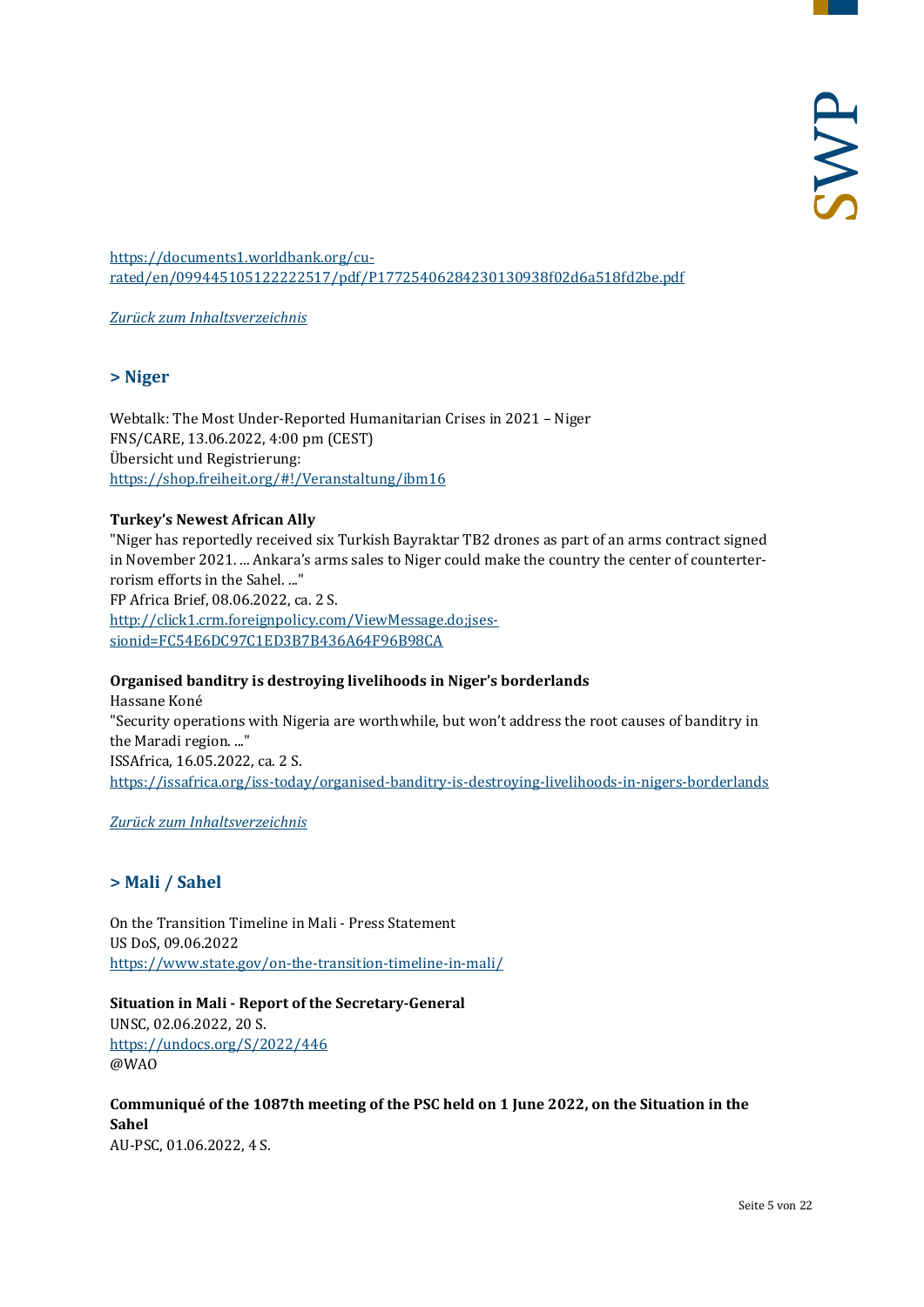#### <http://www.peaceau.org/uploads/1087.comm-en-1-.pdf>

>>>

Al-Qaeda's Malian Affiliate Targets Russia's Wagner Group Jacob Zenn In: Terrorism Monitor, 20.05.2022, S. 1f. <https://jamestown.org/wp-content/uploads/2022/05/TM-PDF-3.pdf>

**Deutschland sollte sein Engagement im Sahelraum ausbauen** Ulf Laessing KAS, 05.2022, 8 S. [https://www.kas.de/documents/252038/16191335/Deutschland+sollte+sein+Engage](https://www.kas.de/documents/252038/16191335/Deutschland+sollte+sein+Engagement+im+Sahelraum+ausbauen.pdf/6824b28e-ec66-7d02-39eb-a2aa5e309c3d)[ment+im+Sahelraum+ausbauen.pdf/6824b28e-ec66-7d02-39eb-a2aa5e309c3d](https://www.kas.de/documents/252038/16191335/Deutschland+sollte+sein+Engagement+im+Sahelraum+ausbauen.pdf/6824b28e-ec66-7d02-39eb-a2aa5e309c3d)

## **Shifting from External Dependency: Remodelling the G5 Sahel Joint Force for the Future**

Fiifi Edu-Afful, Andrew E. Yaw Tchie et al. NUPI, 05.2022, 52 S. [https://www.nupi.no/en/content/download/25059/file/EPON-SAHEL-](https://www.nupi.no/en/content/download/25059/file/EPON-SAHEL-Report.pdf?inLanguage=eng-GB&version=3)[Report.pdf?inLanguage=eng-GB&version=3](https://www.nupi.no/en/content/download/25059/file/EPON-SAHEL-Report.pdf?inLanguage=eng-GB&version=3) @WAO

Climate change, a matter of security Angela Muvumba Sellström NAI, 10.06.2022, ca. 2 S. <https://nai.uu.se/news-and-events/news/2022-06-10-climate-change-a-matter-of-security.html>

<span id="page-5-0"></span>*[Zurück zum Inhaltsverzeichnis](#page-0-0)*

## **> Burkina Faso**

Burkina Faso's junta under pressure to deliver on security promises Fahiraman Rodrigue Koné ISSAfrica, 10.05.2022, ca. 2 S. [https://issafrica.org/iss-today/burkina-fasos-junta-under-pressure-to-deliver-on-security](https://issafrica.org/iss-today/burkina-fasos-junta-under-pressure-to-deliver-on-security-promises)[promises](https://issafrica.org/iss-today/burkina-fasos-junta-under-pressure-to-deliver-on-security-promises)

<span id="page-5-1"></span>*[Zurück zum Inhaltsverzeichnis](#page-0-0)*

## **> Mauretanien**

IMF Staff Concludes Governance Diagnostic Assessment Mission to Mauritania IMF, 08.06.2022, ca. 2 S.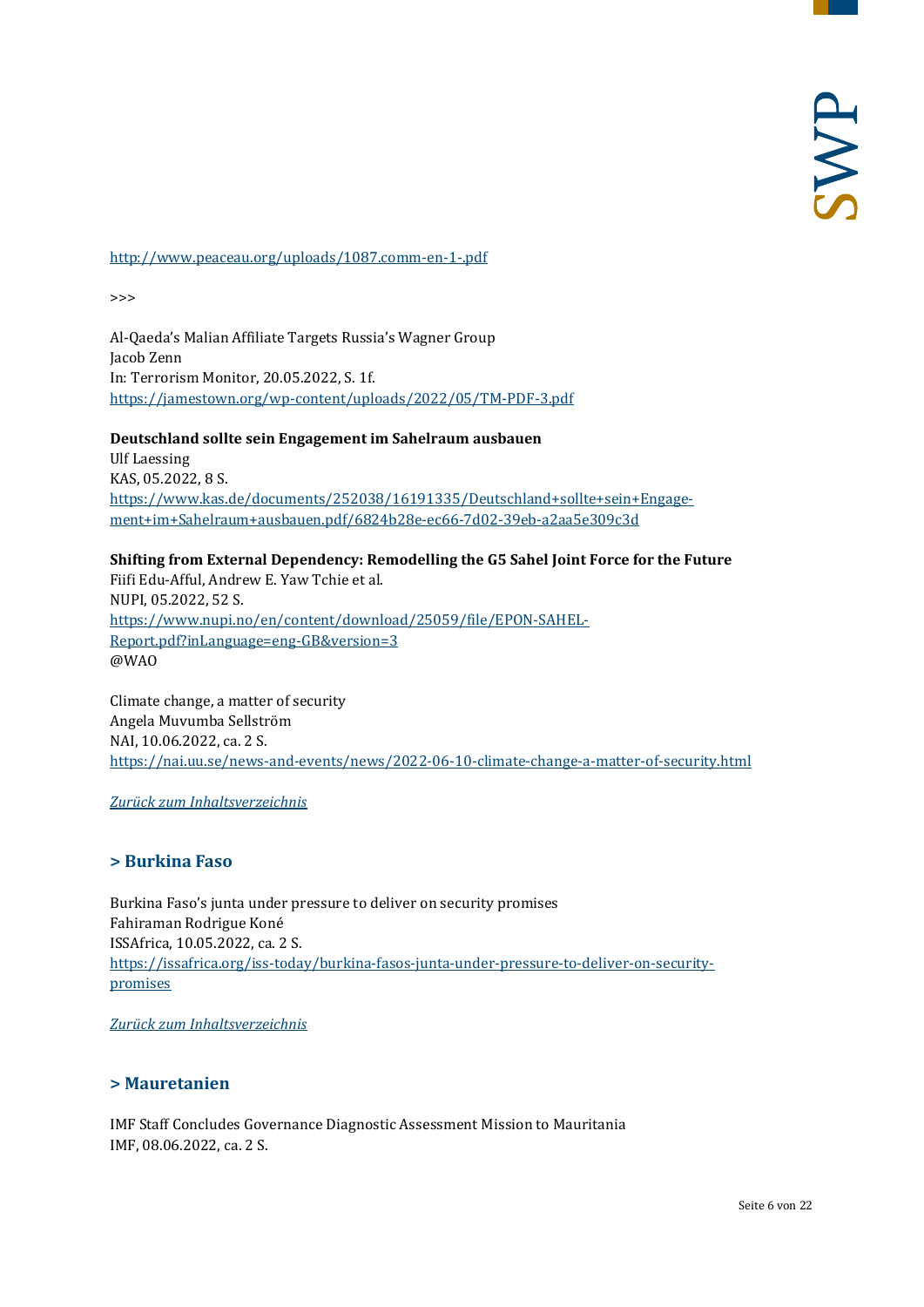[https://www.imf.org/en/News/Articles/2022/06/08/pr22188-mauritania-imf-staff-concludes](https://www.imf.org/en/News/Articles/2022/06/08/pr22188-mauritania-imf-staff-concludes-governance-diagnostic-assessment-mission)[governance-diagnostic-assessment-mission](https://www.imf.org/en/News/Articles/2022/06/08/pr22188-mauritania-imf-staff-concludes-governance-diagnostic-assessment-mission)

European Parliament non-legislative resolution of 8 June 2022 on the draft Council decision on the conclusion of the Sustainable Fisheries Partnership Agreement between the European Union and the Islamic Republic of Mauritania and the Implementing Protocol thereto EP, 08.06.2022, 8 S. [https://www.europarl.europa.eu/doceo/document/TA-9-2022-0229\\_EN.pdf](https://www.europarl.europa.eu/doceo/document/TA-9-2022-0229_EN.pdf) *Siehe:* European Parliament legislative resolution of 8 June 2022 ... EP, 08.06.2022, 1 S. [https://www.europarl.europa.eu/doceo/document/TA-9-2022-0228\\_EN.pdf](https://www.europarl.europa.eu/doceo/document/TA-9-2022-0228_EN.pdf)

<span id="page-6-0"></span>*[Zurück zum Inhaltsverzeichnis](#page-0-0)*

## **> Westafrika / ECOWAS**

Situation in Ländern Westafrikas, insbesondere der ECOWAS-Mitglieder, und ihrer Beziehungen zu europäischen und außereuropäischen Staaten - Kleine Anfrage Fraktion der AfD BT, 11.05.2022 *Vorgang und Download (jetzt inkl. Antwort der BR):* [https://dip.bundestag.de/vorgang/situation-in-l%C3%A4ndern-westafrikas-insbesondere-der](https://dip.bundestag.de/vorgang/situation-in-l%C3%A4ndern-westafrikas-insbesondere-der-ecowas-mitglieder-und-ihrer-beziehungen/287595)[ecowas-mitglieder-und-ihrer-beziehungen/287595](https://dip.bundestag.de/vorgang/situation-in-l%C3%A4ndern-westafrikas-insbesondere-der-ecowas-mitglieder-und-ihrer-beziehungen/287595) *Kurzinformation:* <https://www.bundestag.de/presse/hib/kurzmeldungen-898570>

<span id="page-6-1"></span>*[Zurück zum Inhaltsverzeichnis](#page-0-0)*

## **> Senegal**

**Digital Senegal for Inclusive Growth:** Technological Transformation for Better and More Jobs Cruz, Marcio et al. The World Bank, 03.2022, 151 S. <http://hdl.handle.net/10986/36860>

>>>

**Senegal Conflict Insight** Cynthia HAPPI IPSS, 05.2022, 16 S. <https://ipss-addis.org/wp-content/uploads/2022/05/Conflict-Insight-Senegal.pdf>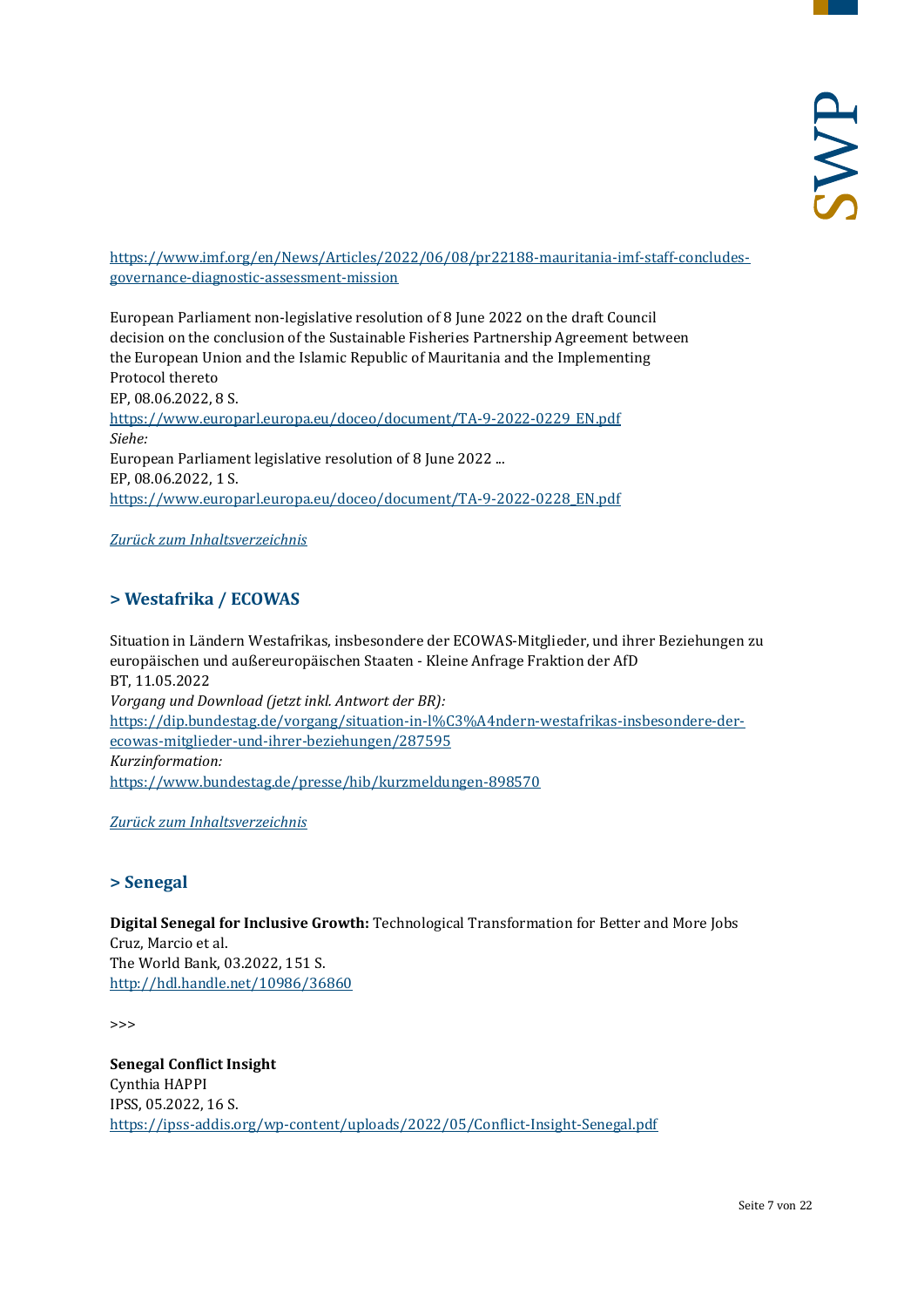## <span id="page-7-0"></span>*[Zurück zum Inhaltsverzeichnis](#page-0-0)*

## **> Gambia**

**The Gambia Economic Update:** Reversing the Impact of the Pandemic and Aiming for Long-term Sustainable Growth The World Bank, 06.2022, 60 S. [http://documents1.worldbank.org/cu](http://documents1.worldbank.org/curated/en/099215106012214268/pdf/P17742303e24dd0bd0a12c0181802bef715.pdf)[rated/en/099215106012214268/pdf/P17742303e24dd0bd0a12c0181802bef715.pdf](http://documents1.worldbank.org/curated/en/099215106012214268/pdf/P17742303e24dd0bd0a12c0181802bef715.pdf)

>>>

Gambian voters show unpredictability again to deliver first hung parliament Sait Matty Jaw African Arguments, 31.05.2022, ca. 2 S. [https://africanarguments.org/2022/05/gambian-voters-show-unpredictability-again-to-deliver](https://africanarguments.org/2022/05/gambian-voters-show-unpredictability-again-to-deliver-first-hung-parliament/)[first-hung-parliament/](https://africanarguments.org/2022/05/gambian-voters-show-unpredictability-again-to-deliver-first-hung-parliament/)

The Gambia's president faces a tricky second term Chido Mutangadura "After failing to win legislative elections by a wide margin, Barrow will struggle to control the constitutional reform process. ..." ISSAfrica, 17.05.2022, ca. 2 S. <https://issafrica.org/iss-today/the-gambias-president-faces-a-tricky-second-term>

Rising insecurity a setback for The Gambia's transition Mustapha Jobarteh "The country has embraced democracy, but crime and communal clashes threaten gains made under Barrow's leadership. ..." ISSAfrica, 05.05.2022, ca. 2 S. <https://issafrica.org/iss-today/rising-insecurity-a-setback-for-the-gambias-transition>

## <span id="page-7-1"></span>*[Zurück zum Inhaltsverzeichnis](#page-0-0)*

## **> Guinea**

#### **GUINÉE - ÉCLAIRAGE SUR LES FACTEURS DE RISQUES DE CONFLIT** Moussa Soumahoro IPSS, 05.2022, 17 S. <https://ipss-addis.org/wp-content/uploads/2022/05/Conflict-Insight-Guinea-Fr-Interative.pdf>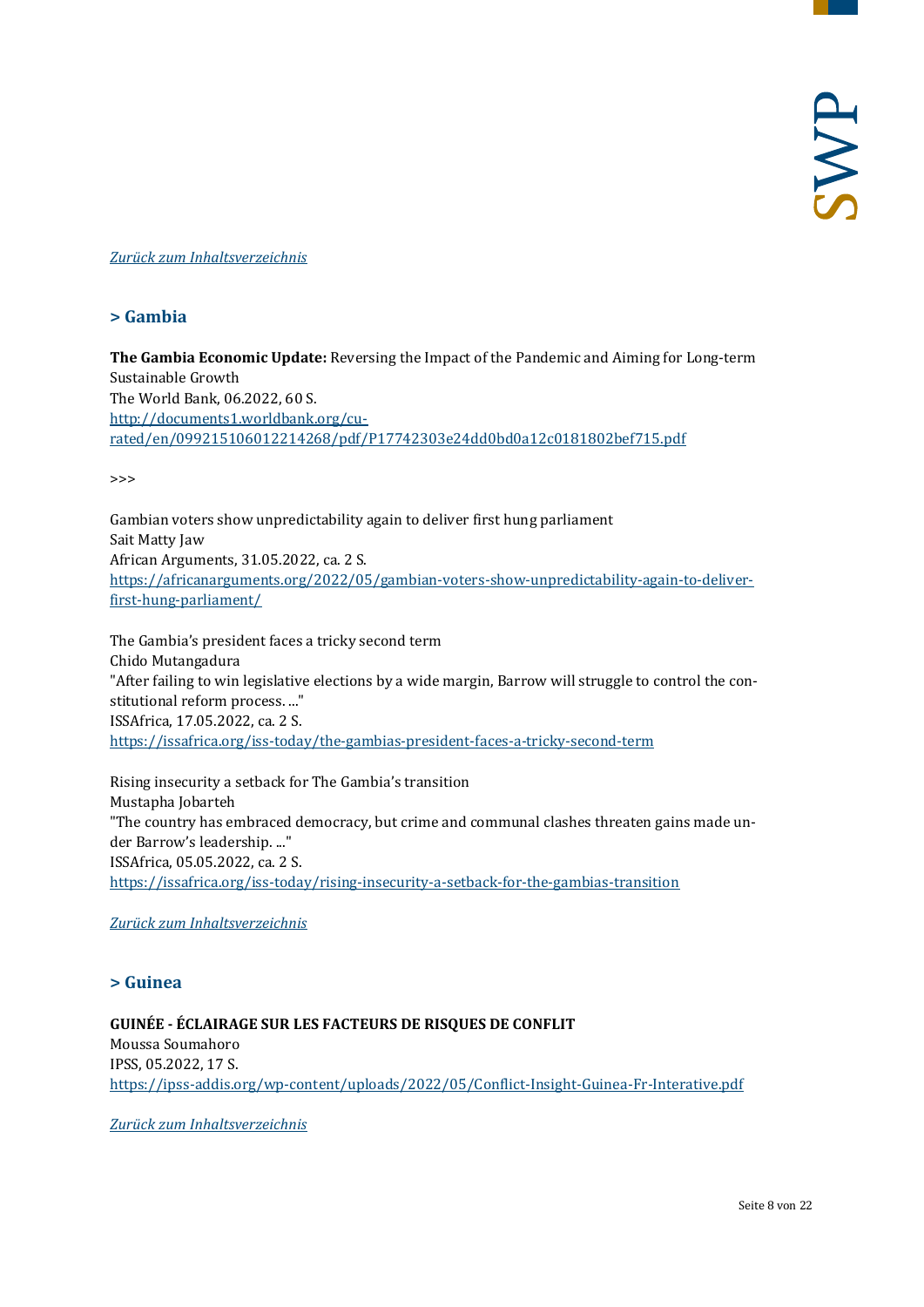## <span id="page-8-0"></span>**> Liberia**

Liberia, Suriname pledge to open offices in Jerusalem - The announcements come as Israel seeks to reinforce and expand its relationships in Africa Rina Bassist Al Monitor, 09.06.2022, ca. 2 S. <https://www.al-monitor.com/originals/2022/06/liberia-suriname-pledge-open-offices-jerusalem>

<span id="page-8-1"></span>*[Zurück zum Inhaltsverzeichnis](#page-0-0)*

## **> Nigeria**

Nigeria: Speech by High Representative/Vice-President Josep Borrell at the EP debate on the persecution of Christians EEAS, 08.06.2022, ca. 2 S. [https://www.eeas.europa.eu/eeas/nigeria-speech-high-representativevice-president-josep](https://www.eeas.europa.eu/eeas/nigeria-speech-high-representativevice-president-josep-borrell-ep-debate-persecution_en)[borrell-ep-debate-persecution\\_en](https://www.eeas.europa.eu/eeas/nigeria-speech-high-representativevice-president-josep-borrell-ep-debate-persecution_en) *Vollst. Debatte im EP:* [https://www.europarl.europa.eu/doceo/document/CRE-9-2022-06-08-ITM-021\\_EN.html](https://www.europarl.europa.eu/doceo/document/CRE-9-2022-06-08-ITM-021_EN.html) *Video:* [https://www.europarl.europa.eu/plenary/en/vod.html?mode=chapter&vodLangu](https://www.europarl.europa.eu/plenary/en/vod.html?mode=chapter&vodLanguage=EN&vodId=8fb5240f-6349-8061-ff47-32d0cb50aec7&date=20220608)[age=EN&vodId=8fb5240f-6349-8061-ff47-32d0cb50aec7&date=20220608#](https://www.europarl.europa.eu/plenary/en/vod.html?mode=chapter&vodLanguage=EN&vodId=8fb5240f-6349-8061-ff47-32d0cb50aec7&date=20220608)

>>>

NIGERIA: Rival parties set up a battle of the oligarchs AC, 09.06.2022, ca. 2 S. https://www.africa-confidential.com/article/id/13976/Rival parties set up a battle of the oli[garchs](https://www.africa-confidential.com/article/id/13976/Rival_parties_set_up_a_battle_of_the_oligarchs)

## **Nigeria elections 2023: And so the countdown begins**

Idayat Hassan African Arguments, 09.06.2022, ca. 2 S. <https://africanarguments.org/2022/06/nigeria-elections-2023-and-so-the-countdown-begins/>

## **Escalating Violence Is Putting Nigeria's Future on the Line**

Ebenezer Obadare CFR, 09.06.2022, ca. 2 S. <https://www.cfr.org/in-brief/escalating-violence-putting-nigerias-future-line>

## **Ansaru's comeback in Nigeria deepens the terror threat**

"The resurgence of Boko Haram's breakaway faction, with its al-Qaeda backing, threatens national and regional security. ...." ISSAfrica, 01.06.2022, ca. 2 S. + Links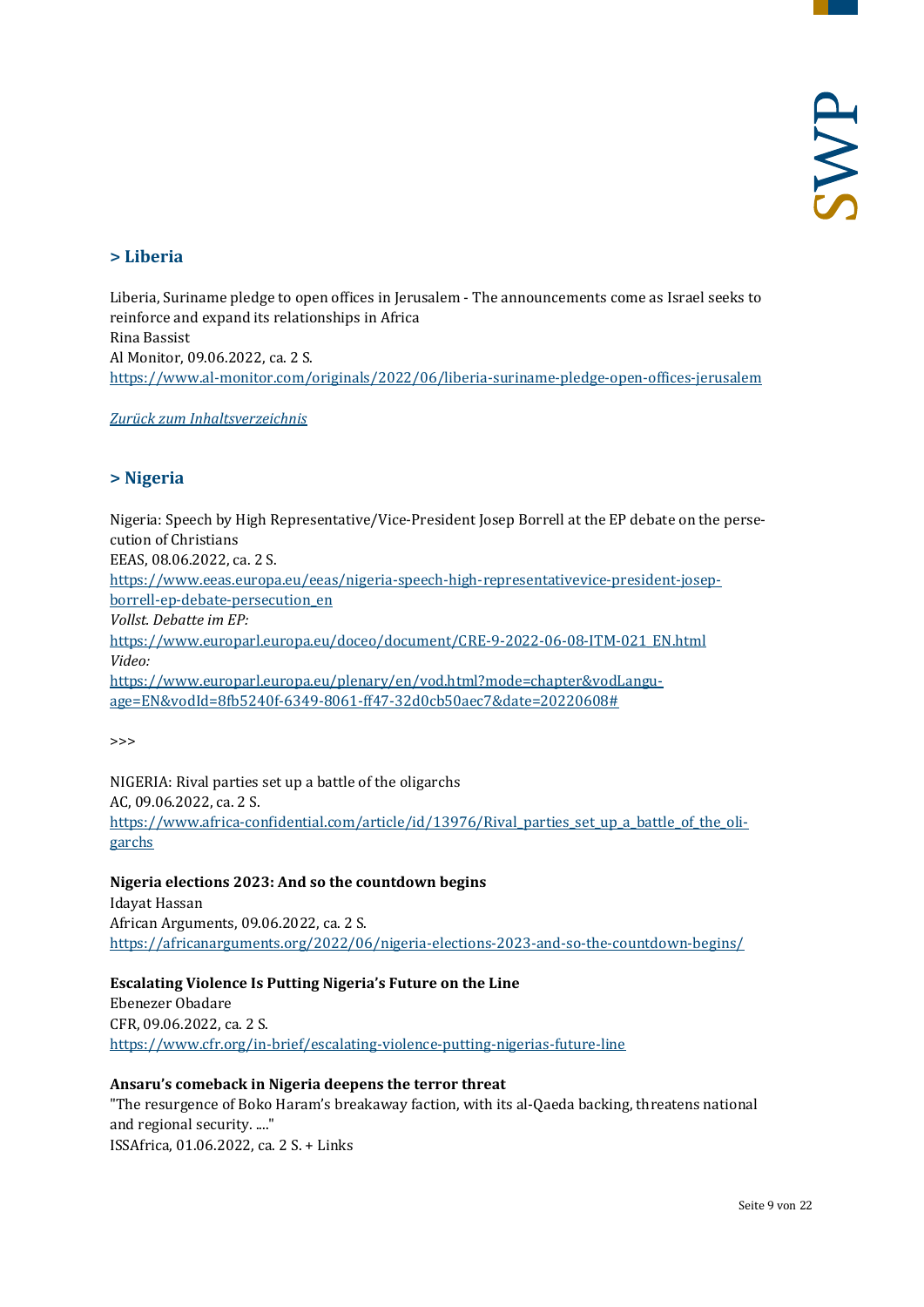#### <https://issafrica.org/iss-today/ansarus-comeback-in-nigeria-deepens-the-terror-threat>

Islamic State in West Africa Province (ISWAP) Expands Into Central Nigeria, as Boko Haram Revives Around Lake Chad Jacob Zenn In: Terrorism Monitor, 20.05.2022, S. 2f. <https://jamestown.org/wp-content/uploads/2022/05/TM-PDF-3.pdf>

Islamic State in West Africa Province's Unprecedented Expansion in Nigeria Jacob Zenn In: Terrorism Monitor, 06.05.2022, S. 1f. <https://jamestown.org/wp-content/uploads/2022/05/TM-PDF.pdf>

The Paradoxes of Jihadism in Nigeria James Barnett Hudson Institute, 03.06.2022, ca. 3 S. <https://www.hudson.org/research/17872-the-paradoxes-of-jihadism-in-nigeria>

<span id="page-9-0"></span>*[Zurück zum Inhaltsverzeichnis](#page-0-0)*

## **> Zentralafrika**

**Security Challenges Threaten to Derail Democratic Strides in Central African Region, Briefers Tell Security Council** UNSC, 08.06.2022, ca. 3 S. <https://www.un.org/press/en/2022/sc14927.doc.htm> *Siehe:* **The situation in Central Africa and the activities of the United Nations Regional Office for Central Africa - Report of the Secretary-General** [UNOCA] UNSC, 26.05.2022, 17 S. <https://undocs.org/S/2022/436> @WAO

<span id="page-9-1"></span>*[Zurück zum Inhaltsverzeichnis](#page-0-0)*

## **> ZAR**

En Centrafrique, un mirage nommé Bitcoin Christophe Perlet Afrique XXI, 10.06.2022, ca. 3 S. <https://afriquexxi.info/article4995.html>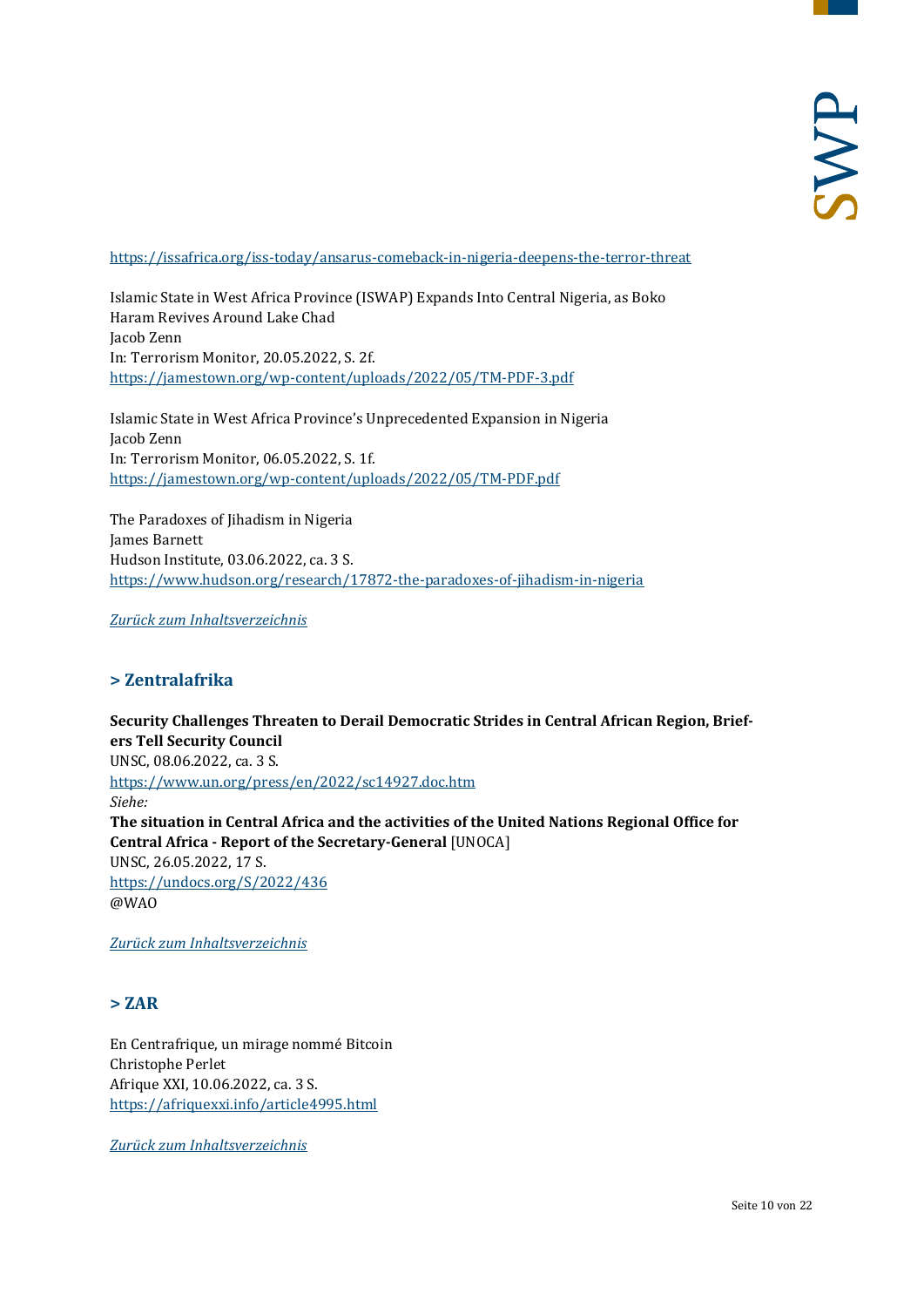## <span id="page-10-0"></span>**> DR Kongo**

Now the East African Community tackles the eastern DRC's rebels Peter Fabricius ISSAfrica, 06.05.2022, ca. 2 S. <https://issafrica.org/iss-today/now-the-east-african-community-tackles-the-eastern-drcs-rebels>

## **Tracing the Evolution of Allied Democratic Forces: From a Rebel Group to a Terrorist Organization**

In: The HORN Bulletin, May-June 2022, S. 25-33. [https://horninstitute.org/wp-content/uploads/2022/06/HORN-Bulletin-Vol-V-Iss-III-May-June-](https://horninstitute.org/wp-content/uploads/2022/06/HORN-Bulletin-Vol-V-Iss-III-May-June-2022.pdf)[2022.pdf](https://horninstitute.org/wp-content/uploads/2022/06/HORN-Bulletin-Vol-V-Iss-III-May-June-2022.pdf)

**Mining and illicit trading of coltan in the Democratic Republic of Congo** Oluwole Ojewale Enact, 05.2022, 20 S. <https://enact-africa.s3.amazonaws.com/site/uploads/2022-05-03-research-paper-29-rev.pdf> @WAO

<span id="page-10-1"></span>*[Zurück zum Inhaltsverzeichnis](#page-0-0)*

## **> DR Kongo / Ruanda**

Online Event: Addressing Rising Tensions Between the DRC and Rwanda Jason Stearns CSIS, 10.06.2022, 10:00 am - 11:00 am *Übersicht, Registrierung und Webcast live:* <https://www.csis.org/events/addressing-rising-tensions-between-drc-and-rwanda>

<span id="page-10-2"></span>*[Zurück zum Inhaltsverzeichnis](#page-0-0)*

## **> Angola**

Angolans experience worsening poverty, Afrobarometer survey shows Afrobarometer, 03.05.2022, 4 S. [https://www.afrobarometer.org/wp-content/uploads/2022/05/News-release-Angolans](https://www.afrobarometer.org/wp-content/uploads/2022/05/News-release-Angolans-experience-worsening-lived-poverty-Afrobarometer-2may22.pdf)[experience-worsening-lived-poverty-Afrobarometer-2may22.pdf](https://www.afrobarometer.org/wp-content/uploads/2022/05/News-release-Angolans-experience-worsening-lived-poverty-Afrobarometer-2may22.pdf)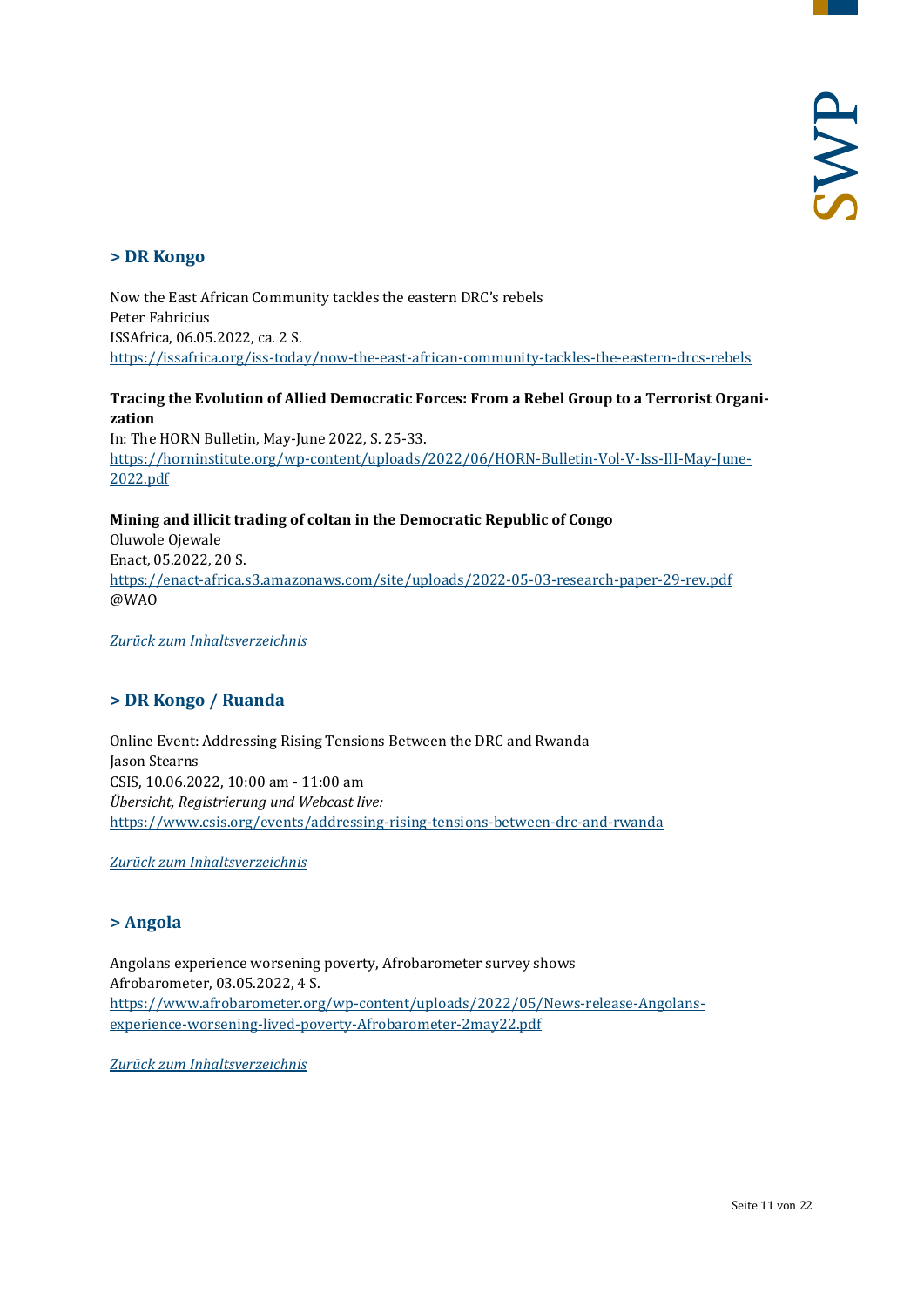## <span id="page-11-0"></span>**> Uganda**

"Too little for too much": The story of Uganda's shrinking Rolex Nakisanze Segawa African Arguments, 06.06.2022, ca. 2 S. [https://africanarguments.org/2022/06/too-little-for-too-much-the-story-of-ugandas-shrinking](https://africanarguments.org/2022/06/too-little-for-too-much-the-story-of-ugandas-shrinking-rolex/)[rolex/](https://africanarguments.org/2022/06/too-little-for-too-much-the-story-of-ugandas-shrinking-rolex/)

<span id="page-11-1"></span>*[Zurück zum Inhaltsverzeichnis](#page-0-0)*

## **> Kenia**

**Kenya Economic Update** - Aiming High: Securing Education to Sustain the Recovery The World Bank, 06.2022, 58 S. [http://documents1.worldbank.org/cu](http://documents1.worldbank.org/curated/en/099430006062288934/pdf/P17496106873620ce0a9f1073727d1c7d56.pdf)[rated/en/099430006062288934/pdf/P17496106873620ce0a9f1073727d1c7d56.pdf](http://documents1.worldbank.org/curated/en/099430006062288934/pdf/P17496106873620ce0a9f1073727d1c7d56.pdf)

>>>

#### **Kenya's 2022 Election: High Stakes**

"The 9 August presidential vote in Kenya pits the incumbent's favourite against a populist challenger. It will be hard-fought. To avert the violence that has marred past contests, the two candidates should pledge to resolve any dispute in court. External actors can also help. ..." ICG, 09.06.2022, 20 S. <https://d2071andvip0wj.cloudfront.net/b182-kenya-elections.pdf> @WAO

<span id="page-11-2"></span>*[Zurück zum Inhaltsverzeichnis](#page-0-0)*

## **> Tansania**

IMF Staff Reaches Staff-Level Agreement on an Extended Credit Facility Arrangement with Tanzania IMF, 09.06.2022, ca. 2 S.

[https://www.imf.org/en/News/Articles/2022/06/09/pr22191-imf-staff-level-agreement-on-an](https://www.imf.org/en/News/Articles/2022/06/09/pr22191-imf-staff-level-agreement-on-an-extended-credit-facility-arrangement-with-tanzania)[extended-credit-facility-arrangement-with-tanzania](https://www.imf.org/en/News/Articles/2022/06/09/pr22191-imf-staff-level-agreement-on-an-extended-credit-facility-arrangement-with-tanzania)

>>>

Why Lake Victoria's "saviour fish" is now the one that needs saving Mark Weston African Arguments, 09.06.2022, ca. 2 S. [https://africanarguments.org/2022/06/why-lake-victorias-saviour-fish-is-now-the-one-that](https://africanarguments.org/2022/06/why-lake-victorias-saviour-fish-is-now-the-one-that-needs-saving/)[needs-saving/](https://africanarguments.org/2022/06/why-lake-victorias-saviour-fish-is-now-the-one-that-needs-saving/)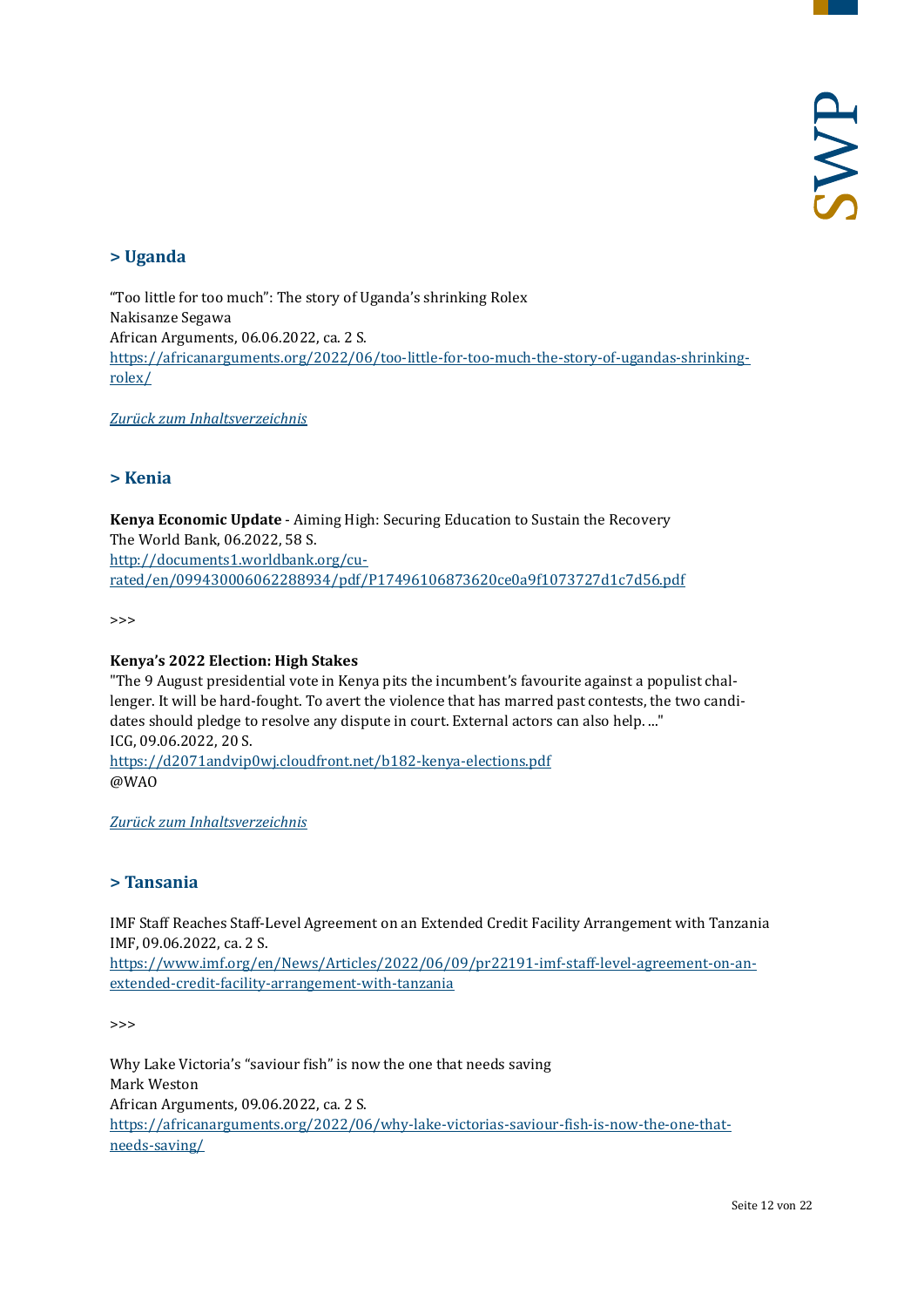>>>

**The Political Economy of 'Specialism' in Tanzania: How to make Export Processing Zones work via conditional special licensing** Antonio Andreoni, Julian Boys & Ole Therkildsen ACE, 05.2022, 39 S. [https://ace.soas.ac.uk/wp-content/uploads/2022/05/ACE-WorkingPaper046-Tanzania-](https://ace.soas.ac.uk/wp-content/uploads/2022/05/ACE-WorkingPaper046-Tanzania-ExportProcessingZones-1.pdf)[ExportProcessingZones-1.pdf](https://ace.soas.ac.uk/wp-content/uploads/2022/05/ACE-WorkingPaper046-Tanzania-ExportProcessingZones-1.pdf) *Kurzinformation:* <https://www.diis.dk/en/research/industrialisation-without-corruption-in-tanzania>

<span id="page-12-0"></span>*[Zurück zum Inhaltsverzeichnis](#page-0-0)*

## **> Malawi**

Breaking the Cycle of Reduced Economic Opportunities for Malawi's Women and Girls The World Bank, 09.06.2022, ca. 2 S. + Links [https://www.worldbank.org/en/country/malawi/publication/breaking-the-cycle-of-reduced-eco](https://www.worldbank.org/en/country/malawi/publication/breaking-the-cycle-of-reduced-economic-opportunities-for-malawi-s-women-and-girls)[nomic-opportunities-for-malawi-s-women-and-girls](https://www.worldbank.org/en/country/malawi/publication/breaking-the-cycle-of-reduced-economic-opportunities-for-malawi-s-women-and-girls)

<span id="page-12-1"></span>*[Zurück zum Inhaltsverzeichnis](#page-0-0)*

## **> Simbabwe**

Slim chance that Zimbabwe's 2023 elections will be competitive ISSAfrica, 23.05.2022, ca. 2 S. <https://issafrica.org/iss-today/slim-chance-that-zimbabwes-2023-elections-will-be-competitive>

<span id="page-12-2"></span>*[Zurück zum Inhaltsverzeichnis](#page-0-0)*

## **> Mosambik**

## **Ugandan soldiers in Cabo Delgado could add fuel to the fire**

Borges Nhamirre "Supporting a local militia that largely comprises the dominant Makonde ethnic group might worsen the conflict's ethnic dimension. ..." ISSAfrica, 18.05.2022, ca. 2 S. <https://issafrica.org/iss-today/ugandan-soldiers-in-cabo-delgado-could-add-fuel-to-the-fire>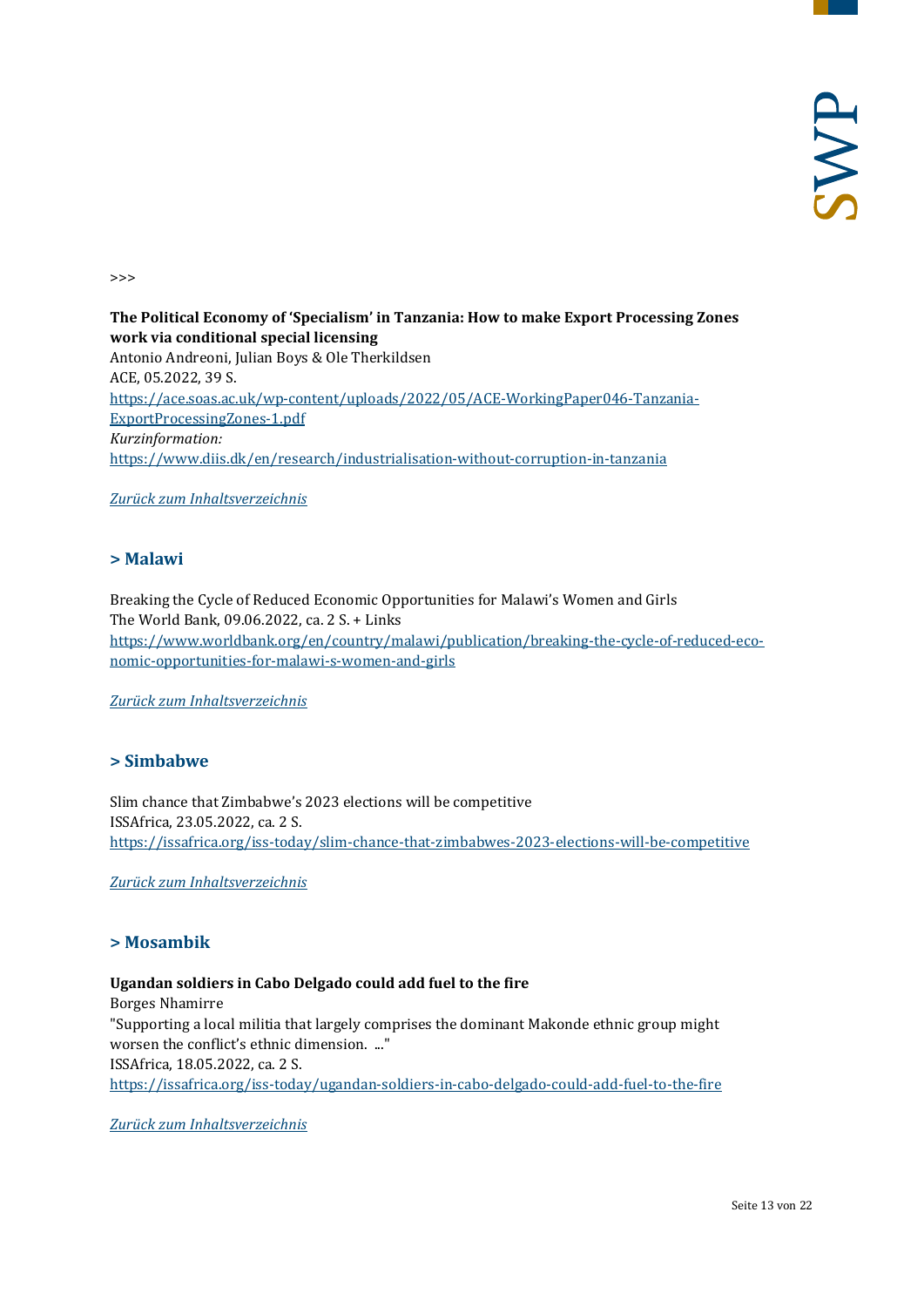## <span id="page-13-0"></span>**> Botswana**

"Fully embraced"? Bostwana's queer struggles since decriminalisation Ngozi Chukura African Arguments, 31.05.2022, ca. 2 S. [https://africanarguments.org/2022/05/fully-embraced-bostwana-lgbtq-queer-struggles-since](https://africanarguments.org/2022/05/fully-embraced-bostwana-lgbtq-queer-struggles-since-decriminalisation/)[decriminalisation/](https://africanarguments.org/2022/05/fully-embraced-bostwana-lgbtq-queer-struggles-since-decriminalisation/)

<span id="page-13-1"></span>*[Zurück zum Inhaltsverzeichnis](#page-0-0)*

## **> Lesotho**

Kingdom of Lesotho: 2022 Article IV Consultation-Press Release; Staff Report; and Statement by the Executive Director for Kingdom of Lesotho IMF, 07.06.2022, 94 S. [https://www.imf.org/en/Publications/CR/Issues/2022/06/08/Kingdom-of-Lesotho-2022-Article-](https://www.imf.org/en/Publications/CR/Issues/2022/06/08/Kingdom-of-Lesotho-2022-Article-IV-Consultation-Press-Release-Staff-Report-and-Statement-by-519018)[IV-Consultation-Press-Release-Staff-Report-and-Statement-by-519018](https://www.imf.org/en/Publications/CR/Issues/2022/06/08/Kingdom-of-Lesotho-2022-Article-IV-Consultation-Press-Release-Staff-Report-and-Statement-by-519018) *Siehe auch:* [https://www.imf.org/en/Publications/CR/Issues/2022/06/07/Kingdom-of-Lesotho-Selected-](https://www.imf.org/en/Publications/CR/Issues/2022/06/07/Kingdom-of-Lesotho-Selected-Issues-519023)[Issues-519023](https://www.imf.org/en/Publications/CR/Issues/2022/06/07/Kingdom-of-Lesotho-Selected-Issues-519023)

>>>

## **Red flags ahead of Lesotho's October elections**

Liesl Louw-Vaudran "Parliamentarians urgently need to vote on a reform bill that can bring some political stability to Lesotho. ..." ISSAfrica, 24.05.2022, ca. 2 S. <https://issafrica.org/iss-today/red-flags-ahead-of-lesothos-october-elections>

<span id="page-13-2"></span>*[Zurück zum Inhaltsverzeichnis](#page-0-0)*

## **> RSA**

IMF Staff Completes Staff Visit to South Africa IMF, 07.06.2022, ca. 2 S. [https://www.imf.org/en/News/Articles/2022/06/06/pr22183-south-africa-imf-staff-completes](https://www.imf.org/en/News/Articles/2022/06/06/pr22183-south-africa-imf-staff-completes-staff-visit-to-south-africa)[staff-visit-to-south-africa](https://www.imf.org/en/News/Articles/2022/06/06/pr22183-south-africa-imf-staff-completes-staff-visit-to-south-africa)

Press Release - European Investment Bank to support increased vaccine production in South Africa by Biovac EEAS, 09.06.2022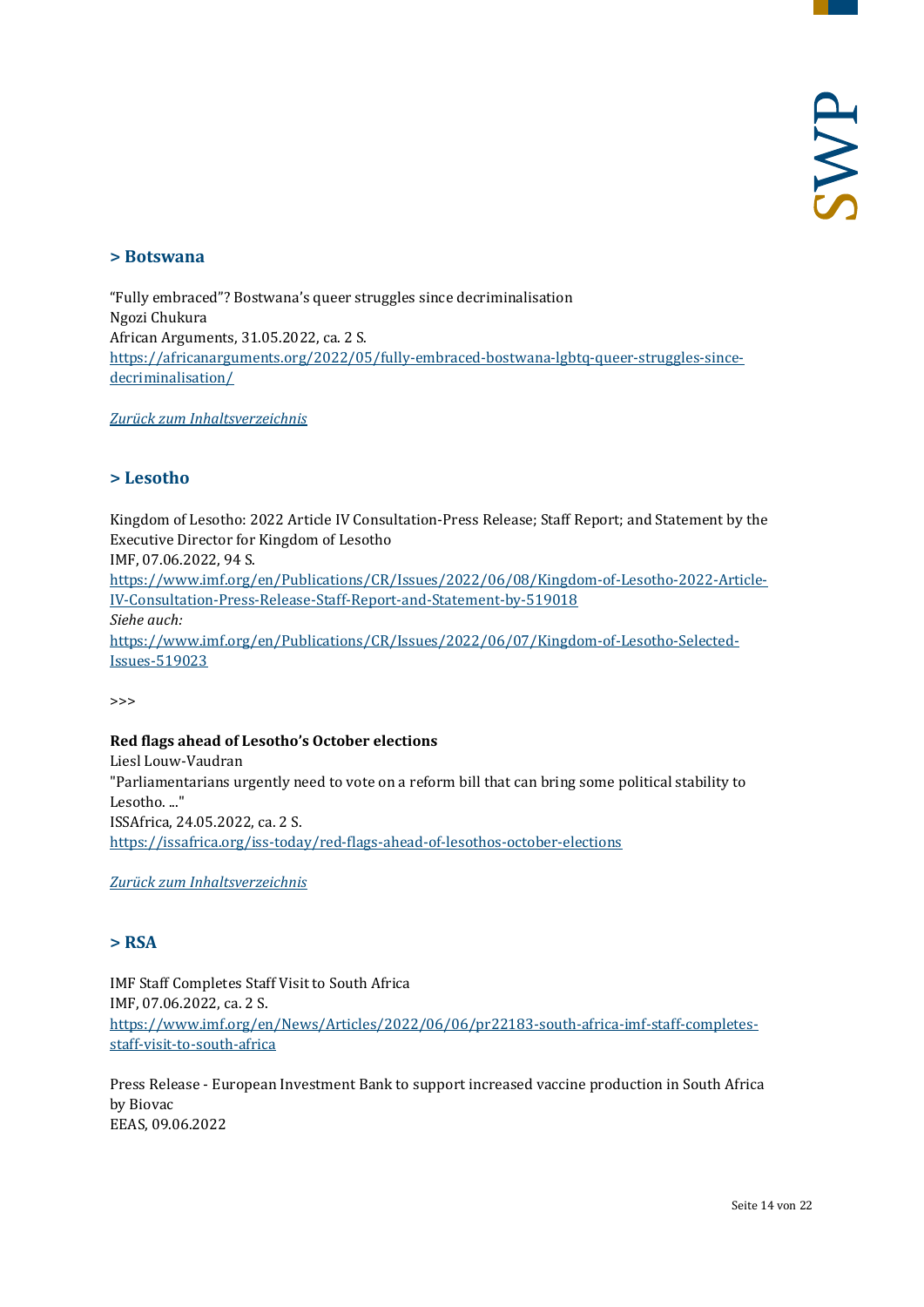[https://www.eeas.europa.eu/delegations/south-africa/press-release-european-investment-bank](https://www.eeas.europa.eu/delegations/south-africa/press-release-european-investment-bank-support-increased-vaccine_en)[support-increased-vaccine\\_en](https://www.eeas.europa.eu/delegations/south-africa/press-release-european-investment-bank-support-increased-vaccine_en)

>>>

*Buchhinweis/Neuerscheinung:* **Covid and Custom in Rural South Africa - Culture, Healthcare and the State** Leslie Bank, Nelly Sharpley London (Hurst), 06.2022, 320 S. *Übersicht und Bestellung:* <https://www.hurstpublishers.com/book/covid-and-custom-in-rural-south-africa/>

<span id="page-14-0"></span>*[Zurück zum Inhaltsverzeichnis](#page-0-0)*

## **> AU (Afrikanische Union)**

## **Can the African Standby Force match up to current security threats?** Meressa K Dessu, Dawit Yohannes "In a landscape dominated by violent extremism and deadly transnational armed groups, the force's viability is in question. ..." ISSAfrica, 02.06.2022, ca. 2 S. [https://issafrica.org/iss-today/can-the-african-standby-force-match-up-to-current-security](https://issafrica.org/iss-today/can-the-african-standby-force-match-up-to-current-security-threats)[threats](https://issafrica.org/iss-today/can-the-african-standby-force-match-up-to-current-security-threats)

Will the new Panel of the Wise deliver? ISSAfrica, 04.05.2022, ca. 2 S. <https://issafrica.org/pscreport/psc-insights/will-the-new-panel-of-the-wise-deliver>

<span id="page-14-1"></span>*[Zurück zum Inhaltsverzeichnis](#page-0-0)*

## **> IMF - Afrika**

Is the IMF making a comeback across Africa? Ronak Gopaldas, Daniel Van Dalen "COVID-19 and the Ukraine war have set the scene for rapprochement and a new era of engagement. ..." ISSAfrica, 25.05.2022, ca. 2 S. <https://issafrica.org/iss-today/is-the-imf-making-a-comeback-across-africa>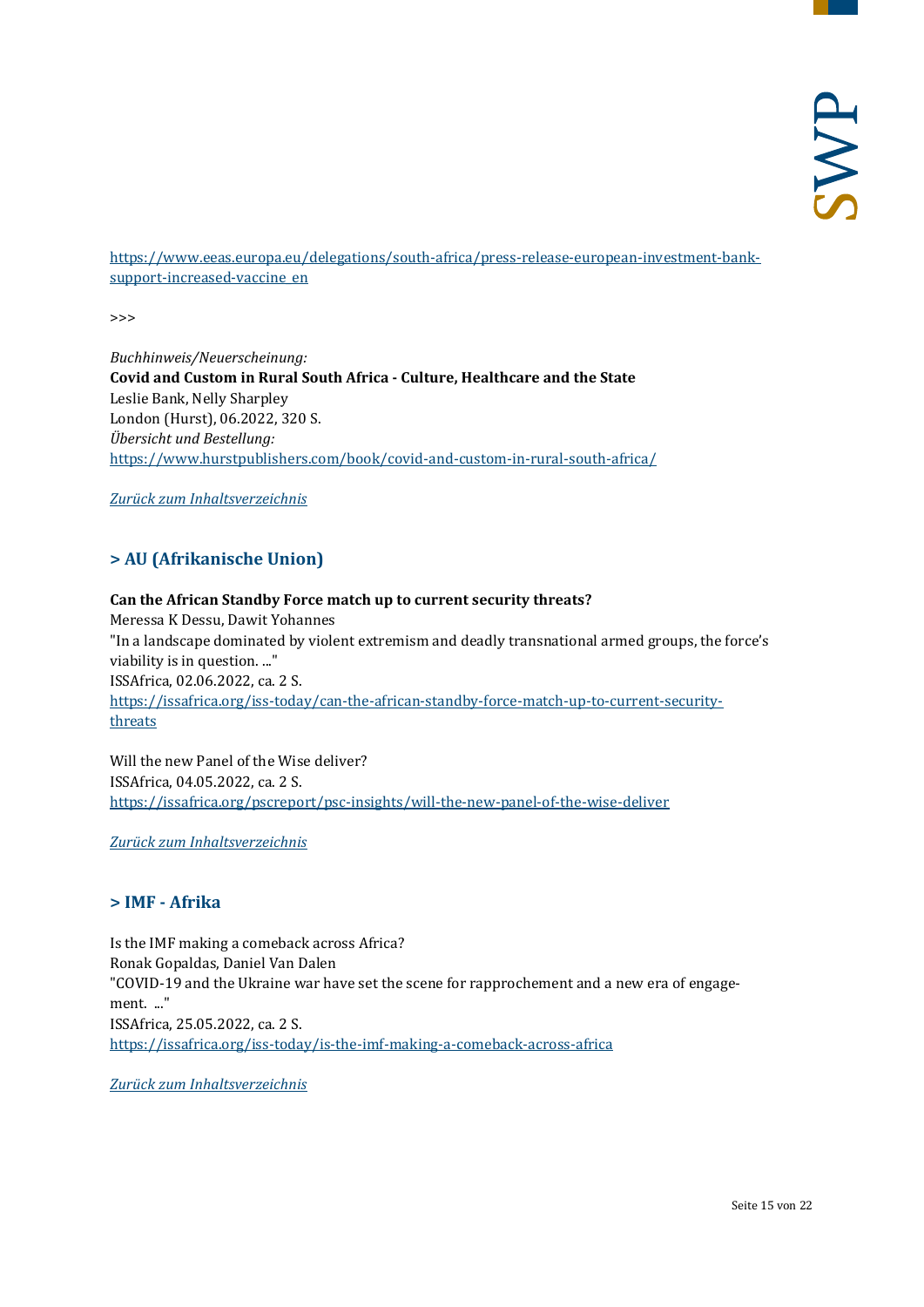## <span id="page-15-0"></span>**> D - Afrika**

**Scholz undertakes an early mission to Africa** Peter Fabricius "Was German Chancellor Olaf Scholz's trip more about Africa or Ukraine? ..." ISSAfrica, 03.06.2022, ca. 2 S. <https://issafrica.org/iss-today/scholz-undertakes-an-early-mission-to-africa>

<span id="page-15-1"></span>*[Zurück zum Inhaltsverzeichnis](#page-0-0)*

## **> Israel - Afrika**

Liberia, Suriname pledge to open offices in Jerusalem - The announcements come as Israel seeks to reinforce and expand its relationships in Africa Rina Bassist Al Monitor, 09.06.2022, ca. 2 S. <https://www.al-monitor.com/originals/2022/06/liberia-suriname-pledge-open-offices-jerusalem>

<span id="page-15-2"></span>*[Zurück zum Inhaltsverzeichnis](#page-0-0)*

## **> USA / Russland - Afrika**

Secretary Blinken's Call with African Union Commission Chairperson Faki US DoS, 07.06.2022 [https://www.state.gov/secretary-blinkens-call-with-african-union-commission-chairperson-faki-](https://www.state.gov/secretary-blinkens-call-with-african-union-commission-chairperson-faki-3/)[3/](https://www.state.gov/secretary-blinkens-call-with-african-union-commission-chairperson-faki-3/)

>>>

US debates bill to counter 'malign' Russian activities in Africa Peter Fabricius "A new law to punish states that back certain Russian actions could have major implications for African countries. ..." ISSAfrica, 23.05.2022, ca. 2 S. <https://issafrica.org/iss-today/us-debates-bill-to-counter-malign-russian-activities-in-africa>

<span id="page-15-3"></span>*[Zurück zum Inhaltsverzeichnis](#page-0-0)*

## **> Russland / Ukraine - Afrika**

*Anmerkung: Primär länderbezogene Titel zu diesem Thema finden sich im jeweiligen Länderkapitel.*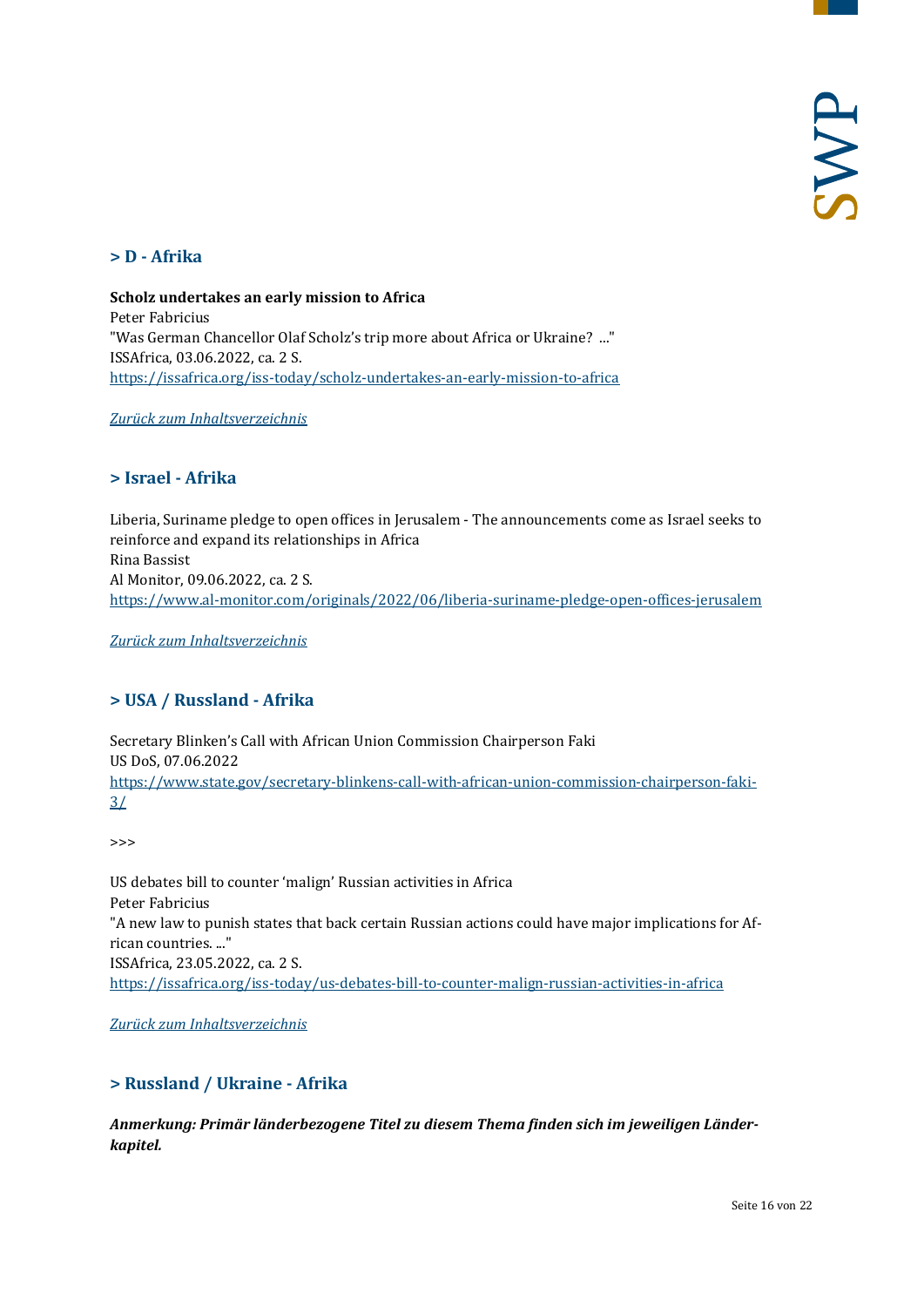Explainer Video: How is the war in Ukraine affecting perceptions of Russia in Africa? Aanu Adeoye Chatham House, 10.06.2022, 2 Min. <https://www.chathamhouse.org/2022/06/how-war-ukraine-affecting-perceptions-russia-africa>

**Africa must separate the wheat from Russia's geopolitical chaff** Peter Fabricius

"Putin assured the AU that Russia would ease grain shortages, but the arrangement is far from straightforward. ..." ISSAfrica, 10.06.2022, ca. 2 S. <https://issafrica.org/iss-today/africa-must-separate-the-wheat-from-russias-geopolitical-chaff>

Reading list: Africa-Ukraine-Russia relations ASCL, 06.2022, ca. 20 Links <https://www.ascleiden.nl/content/reading-list-africa-ukraine-russia-relations>

<span id="page-16-0"></span>*[Zurück zum Inhaltsverzeichnis](#page-0-0)*

## **> VR China - Afrika**

**China's Evolving Approach to Foreign Aid** Fei Su, Xuwan Ouyang , Jingdong Yua SIPRI, 05.2022, 44 S. <https://www.sipri.org/sites/default/files/2022-05/sipripp62.pdf>

<span id="page-16-1"></span>*[Zurück zum Inhaltsverzeichnis](#page-0-0)*

## **> UNSC**

**Five countries elected to serve on UN Security Council**  UN, 09.06.2022 <https://news.un.org/en/story/2022/06/1120052> *Zum Hintergrund:* [https://www.securitycouncilreport.org/whatsinblue/2022/06/security-council-elections-](https://www.securitycouncilreport.org/whatsinblue/2022/06/security-council-elections-2022.php)[2022.php](https://www.securitycouncilreport.org/whatsinblue/2022/06/security-council-elections-2022.php)

**Speakers Urge Greater Analysis of Critical Work, Deliberations, Not Just Compilation of Activities, as General Assembly Reviews Security Council's Annual Report** UNGA, 09.06.2022, ca. 5 S. <https://www.un.org/press/en/2022/ga12424.doc.htm>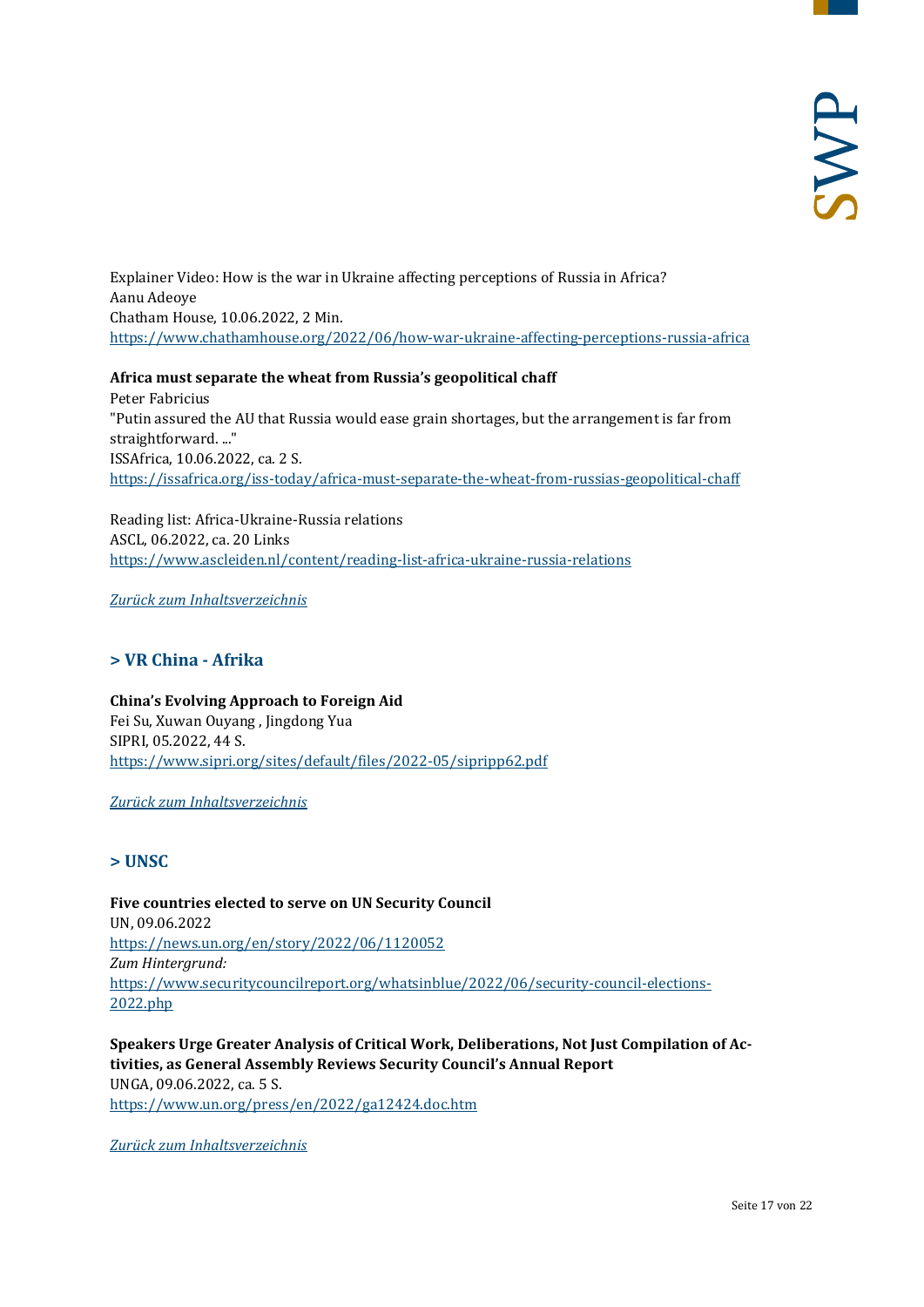## <span id="page-17-0"></span>**> Peacekeeping / Friedenseinsätze (global)**

## **Multilateral peace operations in 2021: Developments and trends** Claudia Pfeifer SIPRI, 05.2022, ca. 5 S. [https://www.sipri.org/commentary/topical-backgrounder/2022/multilateral-peace-operations-](https://www.sipri.org/commentary/topical-backgrounder/2022/multilateral-peace-operations-2021-developments-and-trends)[2021-developments-and-trends](https://www.sipri.org/commentary/topical-backgrounder/2022/multilateral-peace-operations-2021-developments-and-trends)

<span id="page-17-1"></span>*[Zurück zum Inhaltsverzeichnis](#page-0-0)*

## **> Islam**

*Buchhinweis/Neuerscheinung:* **Recalling the Caliphate - Decolonization and World Order** S. Sayyid "... engages critically with the interaction between Islam and the political in context of a post colonial world that continues to resist profound decolonisation. ..." London (Hurst), 06.2022, 288 S. *Übersicht und Bestellung:* <https://www.hurstpublishers.com/book/recalling-the-caliphate/>

<span id="page-17-2"></span>*[Zurück zum Inhaltsverzeichnis](#page-0-0)*

## **> Terrorismus / Jihadismus / -bekämpfung**

Terrorism 'an All-Out Assault on Our Shared Values, an Affront to Humanity', Secretary-General Tells Global Coordination Compact Meeting UN, 08.06.2022, ca. 2 S. <https://www.un.org/press/en/2022/sgsm21313.doc.htm>

>>>

**Spotlight on Global Jihad (June 2-8, 2022)** ITIC, 09.06.2022, 13 S. [https://www.terrorism-info.org.il/app/uploads/2022/06/E\\_088\\_22.pdf](https://www.terrorism-info.org.il/app/uploads/2022/06/E_088_22.pdf)

**Spotlight on Global Jihad (May 26 – June 1, 2022)**

ITIC, 02.06.2022, 16 S. [https://www.terrorism-info.org.il/app/uploads/2022/06/E\\_085\\_22.pdf](https://www.terrorism-info.org.il/app/uploads/2022/06/E_085_22.pdf)

**Al-Qaeda's Malian Affiliate Targets Russia's Wagner Group** Jacob Zenn In: Terrorism Monitor, 20.05.2022, S. 1f.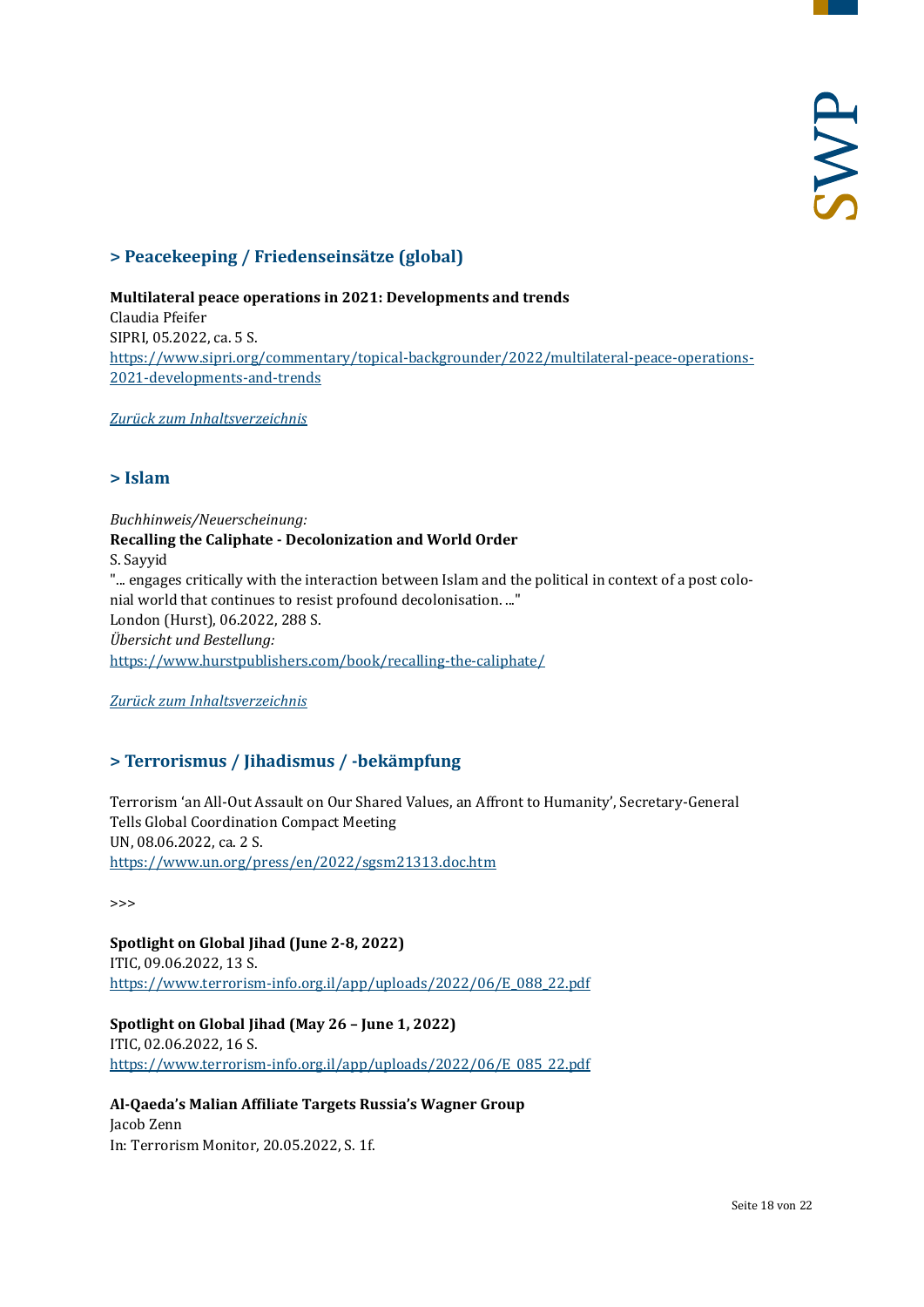#### <https://jamestown.org/wp-content/uploads/2022/05/TM-PDF-3.pdf>

**Islamic State in West Africa Province (ISWAP) Expands Into Central Nigeria, as Boko Haram Revives Around Lake Chad** Jacob Zenn In: Terrorism Monitor, 20.05.2022, S. 2f. <https://jamestown.org/wp-content/uploads/2022/05/TM-PDF-3.pdf>

Islamic State in West Africa Province's Unprecedented Expansion in Nigeria Jacob Zenn In: Terrorism Monitor, 06.05.2022, S. 1f. <https://jamestown.org/wp-content/uploads/2022/05/TM-PDF.pdf>

The Paradoxes of Jihadism in Nigeria James Barnett Hudson Institute, 03.06.2022, ca. 3 S. <https://www.hudson.org/research/17872-the-paradoxes-of-jihadism-in-nigeria>

#### **How Strong Is al-Qaeda? A Debate**

Daniel Byman, Asfandyar Mir War on the Rocks, 20.05.2022, ca. 2 S. <https://warontherocks.com/2022/05/how-strong-is-al-qaeda-a-debate/>

## **Masculinities and Violent Extremism**

Aleksandra Dier, Gretchen Baldwin

"Violent extremist and terrorist groups across the ideological spectrum exploit masculinities in their efforts to recruit and retain members. For example, many so-called "Islamist" violent extremists use a sense of victimization by the state, expectations around masculine roles, pushback against changing gender roles, and idealization of warrior masculinities to drive recruitment, retention, and broader strategic decisions. This may involve constructing masculinities based on violence and the subjugation of women or the protection of the Islamic community from outside "villains." ..." IPI, 06.2022, 22 S.

<https://www.ipinst.org/wp-content/uploads/2022/06/Masculinities-and-VE-Web.pdf> @WAO

<span id="page-18-0"></span>*[Zurück zum Inhaltsverzeichnis](#page-0-0)*

## **> Internet / Cyber (Afrika)**

Controlled or free internet? Time for Africa to speak out Karen Allen ISSAfrica, 07.06.2022, ca. 2 S. <https://issafrica.org/iss-today/controlled-or-free-internet-time-for-africa-to-speak-out>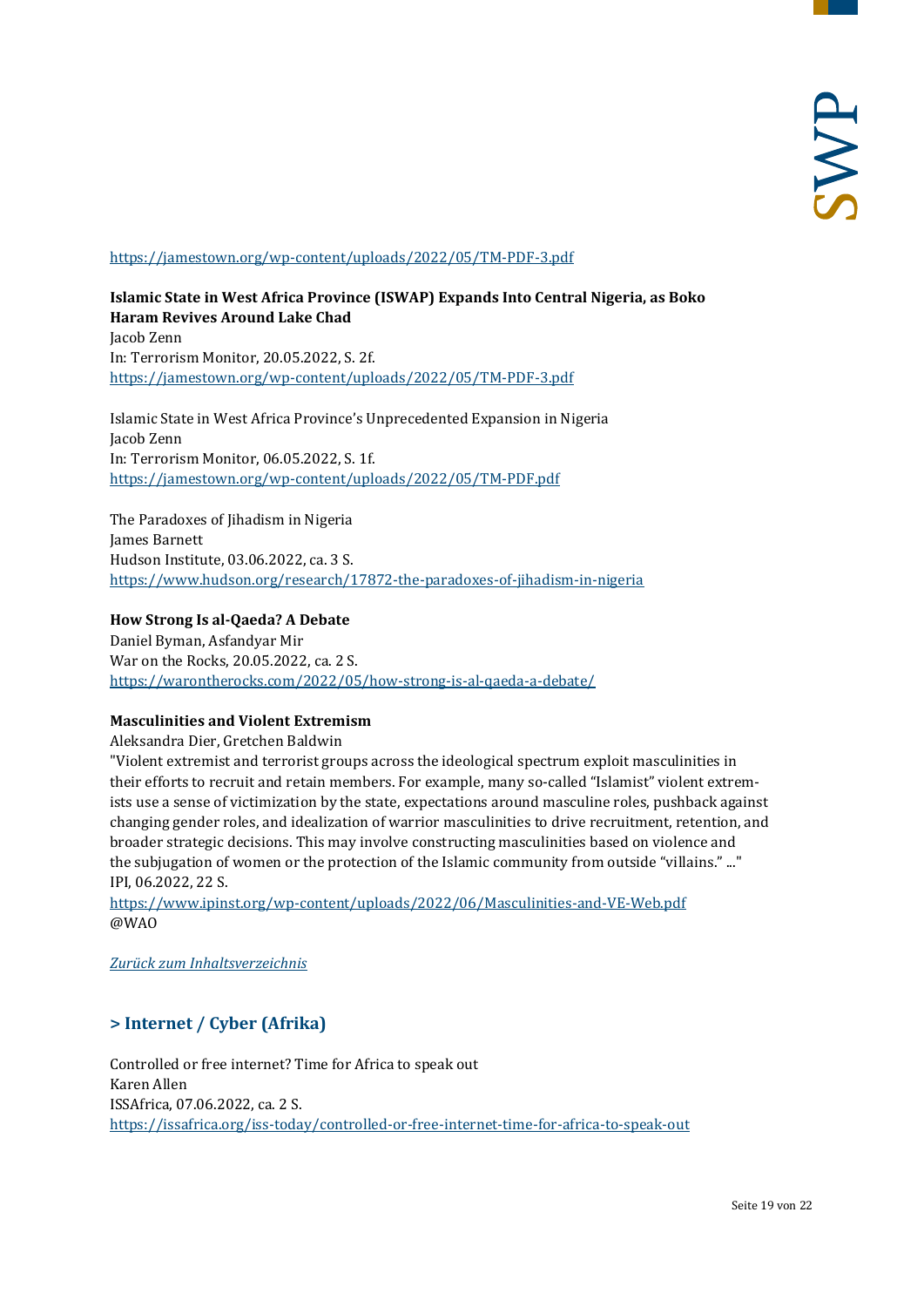## <span id="page-19-0"></span>*[Zurück zum Inhaltsverzeichnis](#page-0-0)*

## **> Meeresschutz (Afrika)**

Saving our oceans with Africa's Great Blue Wall David Willima "With international backing, the innovative plan can boost blue economy investments and restore the health of our seas. ..." ISSAfrica, 08.06.2022, ca. 2 S. <https://issafrica.org/iss-today/saving-our-oceans-with-africas-great-blue-wall>

<span id="page-19-1"></span>*[Zurück zum Inhaltsverzeichnis](#page-0-0)*

## **> Bergbau / Rohstoffe / Lieferketten: Umwelt / Menschenrechte (Afrika/global)**

**Podcast: Gegen skrupellose Geschäftspraktiken - #LieferkettenSorgfaltspflichtenGesetz** Svenja Schöneich, Inga Carry - Interview mit Rebecca Froese und Julia Renner Fokus Frieden - Friedensakademie Rheinland-Pfalz, 27.05.2022 (online), 00:41h [https://anchor.fm/fokus-frieden/episodes/Gegen-skrupellose-Geschftspraktiken---Lieferketten-](https://anchor.fm/fokus-frieden/episodes/Gegen-skrupellose-Geschftspraktiken---LieferkettenSorgfaltspflichtenGesetz-e1j5r86)[SorgfaltspflichtenGesetz-e1j5r86](https://anchor.fm/fokus-frieden/episodes/Gegen-skrupellose-Geschftspraktiken---LieferkettenSorgfaltspflichtenGesetz-e1j5r86)

## **Extracting and trafficking Morocco's coastal sand**

#### Abdelkader Abderrahmane

"Permanent damage to the country's beaches will negatively impact local livelihoods and the national tourism industry. The lack of sanction for illegally mined sand in Morocco underlines a political and socio-economic system that facilitates endemic corruption and the degradation of the environment that puts vulnerable coastal ecosystems at risk. ..." Enact, 05.2022, 24 S.

[https://enact-africa.s3.amazonaws.com/site/uploads/2022-05-18-sand-extraction-in-morocco](https://enact-africa.s3.amazonaws.com/site/uploads/2022-05-18-sand-extraction-in-morocco-updated.pdf)[updated.pdf](https://enact-africa.s3.amazonaws.com/site/uploads/2022-05-18-sand-extraction-in-morocco-updated.pdf)

@WAO

## **Mining and illicit trading of coltan in the Democratic Republic of Congo**

Oluwole Ojewale Enact, 05.2022, 20 S. <https://enact-africa.s3.amazonaws.com/site/uploads/2022-05-03-research-paper-29-rev.pdf> @WAO

## **Mining and environmental defenders in Northern Chile - Civic space restrictions beyond open repression**

Viktoria Reisch In: The Extractive Industries and Society (online first), 06.2022, 9 S. *Abstract und Download für SWP:*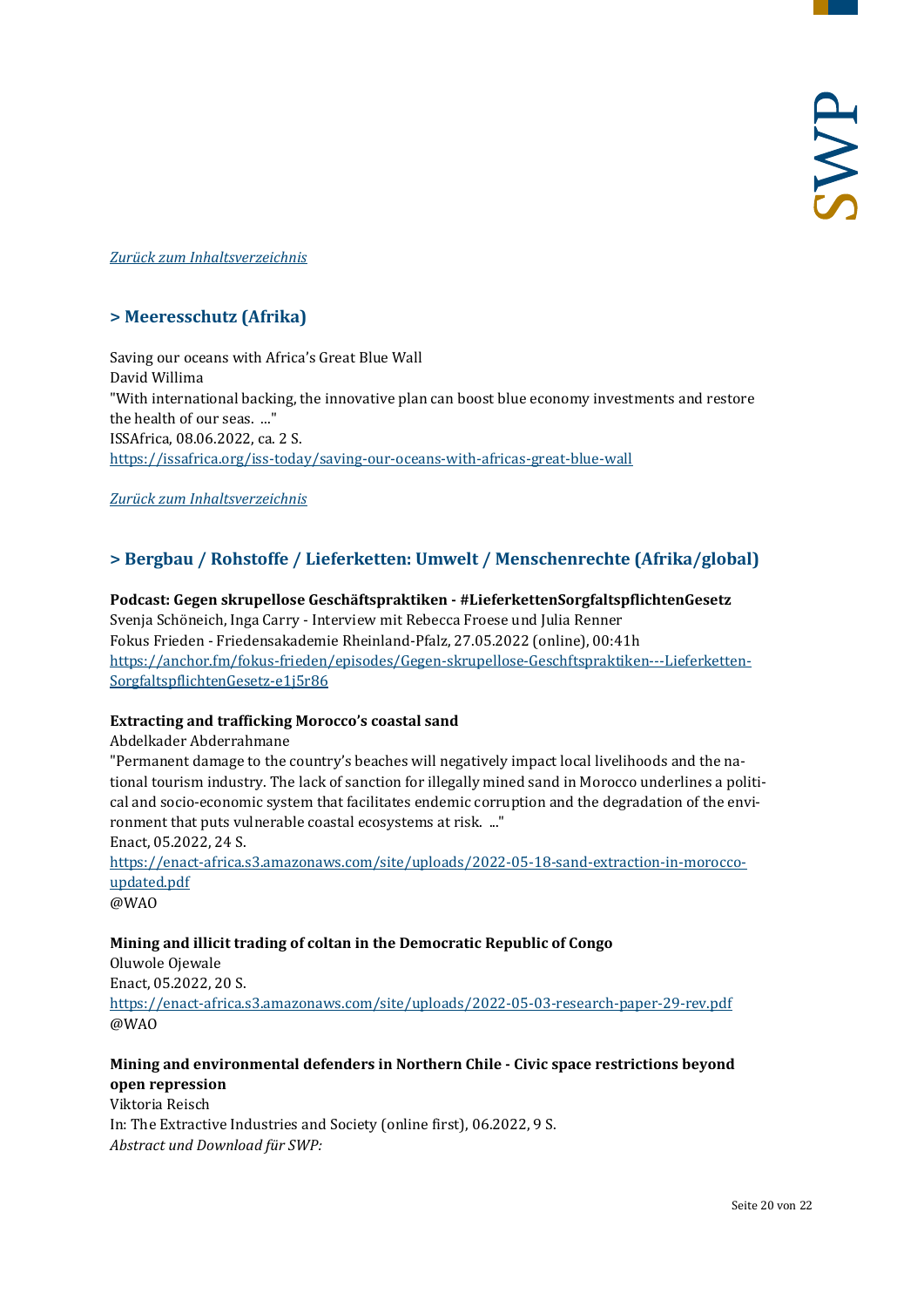## <https://doi.org/10.1016/j.exis.2022.101101>

## **From apathy to action: Africa's role in deep seabed mining** Edwin Egede "Africa's will to pursue deep seabed mining has been uncertain, but interest in the subject is growing. ..." ISSAfrica, 06.2022, 16 S. <https://issafrica.s3.amazonaws.com/site/uploads/ar-39.pdf> @WAO

<span id="page-20-0"></span>*[Zurück zum Inhaltsverzeichnis](#page-0-0)*

## **> Wirtschaft / Entwicklung (global/Afrika)**

**Global Economic Prospects** - Stagflation Risk Rises Amid Sharp Slowdown in Growth The World Bank, 06.2022, 176 S. *Übersicht und Downloads:* <https://www.worldbank.org/en/publication/global-economic-prospects> *Sub-Saharan Africa (10 S.):* [https://thedocs.worldbank.org/en/doc/18ad707266f7740bced755498ae0307a-](https://thedocs.worldbank.org/en/doc/18ad707266f7740bced755498ae0307a-0350012022/related/Global-Economic-Prospects-June-2022-Analysis-SSA.pdf)[0350012022/related/Global-Economic-Prospects-June-2022-Analysis-SSA.pdf](https://thedocs.worldbank.org/en/doc/18ad707266f7740bced755498ae0307a-0350012022/related/Global-Economic-Prospects-June-2022-Analysis-SSA.pdf)

The AfDB Statistics Pocketbook 2022 "... presents summary economic and social data on regional member countries and operational activities of the African Development Bank Group. ..." AfDB, 06.2022, 164 S. <https://www.afdb.org/en/documents/afdb-statistics-pocketbook-2022>

**Indicators on Gender, Poverty, the Environment and Progress Towards the Sustainable Development Goals in African Countries** AfDB, 06.2022, 304 S. [https://www.afdb.org/en/documents/gender-poverty-and-environmental-indicators-african](https://www.afdb.org/en/documents/gender-poverty-and-environmental-indicators-african-countries-2022)[countries-2022](https://www.afdb.org/en/documents/gender-poverty-and-environmental-indicators-african-countries-2022)

>>>

Online Event: Breaking Away from Economic Dependency in Africa - Conversation with U.N. Assistant Secretary-General Ahunna Eziakonwa USIP, 14.06.2022, 1:00pm - 2:30pm EDT *Übersicht, Registrierung und Webcast:* <https://www.usip.org/events/breaking-away-economic-dependency-africa>